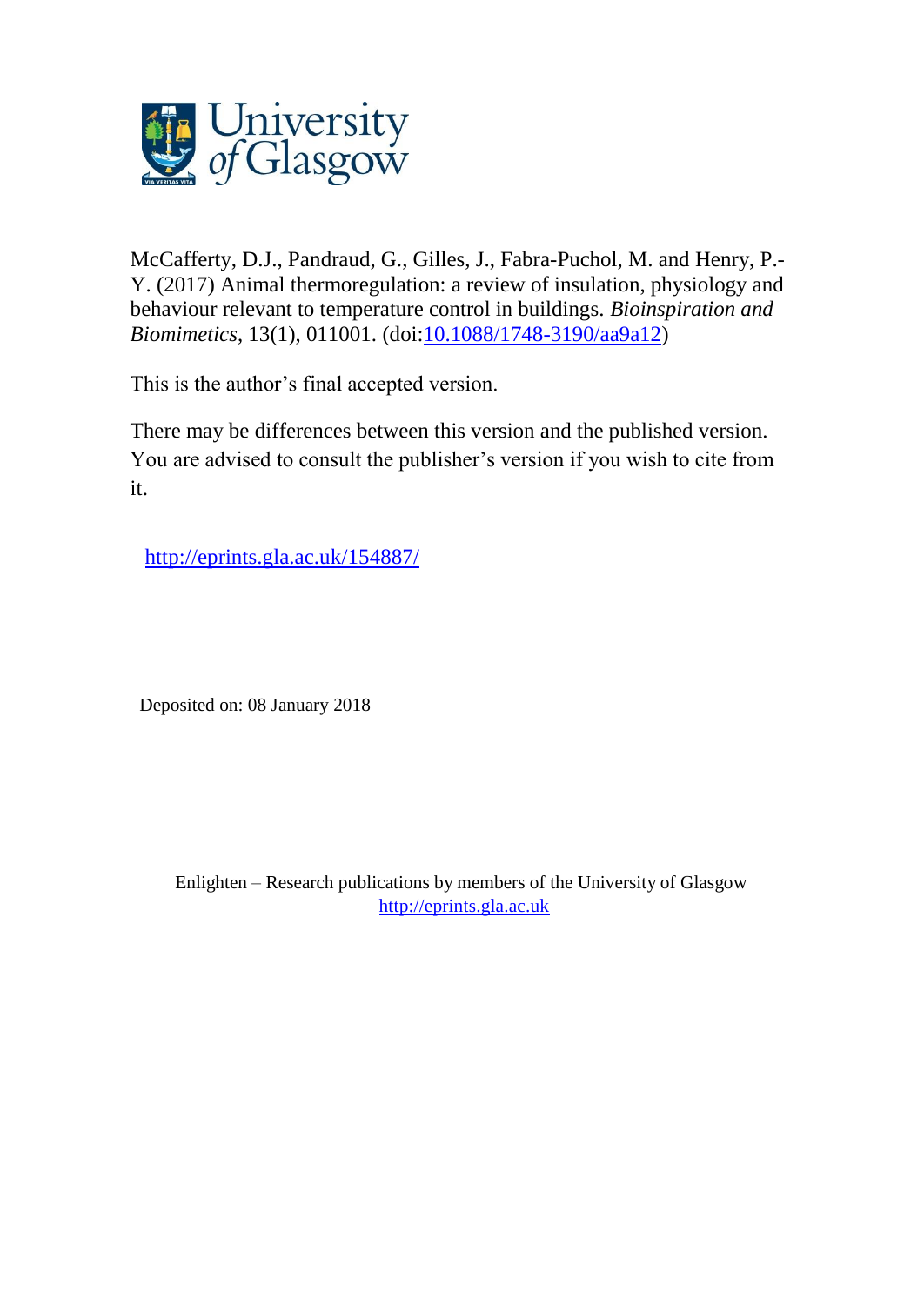**Topical Review**

# **Animal thermoregulation: a review of insulation, physiology and behaviour relevant to temperature control in buildings**

D J McCafferty<sup>1\*</sup>, G Pandraud<sup>2</sup>, J Gilles<sup>2</sup>, M Fabra-Puchol<sup>2</sup>, P-Y Henry<sup>1</sup>

<sup>1</sup> Mécanismes Adaptatifs et Evolution (MECADEV UMR 7179), Sorbonne Universités, Muséum National d'Histoire Naturelle, Centre National de la Recherche Scientifique, 1 avenue du Petit Château, 91800 Brunoy, France

<sup>2</sup> Saint Gobain Isover, 19 Rue Emile Zola, BP1019, 60291 Rantigny, France

E-mail[: mccaffertydominic@gmail.com](mailto:mccaffertydominic@gmail.com)

\*Current address

Scottish Centre for Ecology and the Natural Environment, Institute of Biodiversity, Animal Health & Comparative Medicine, College of Medical Veterinary and Life Sciences, University of Glasgow, Rowardennan G63 0AW, Scotland, UK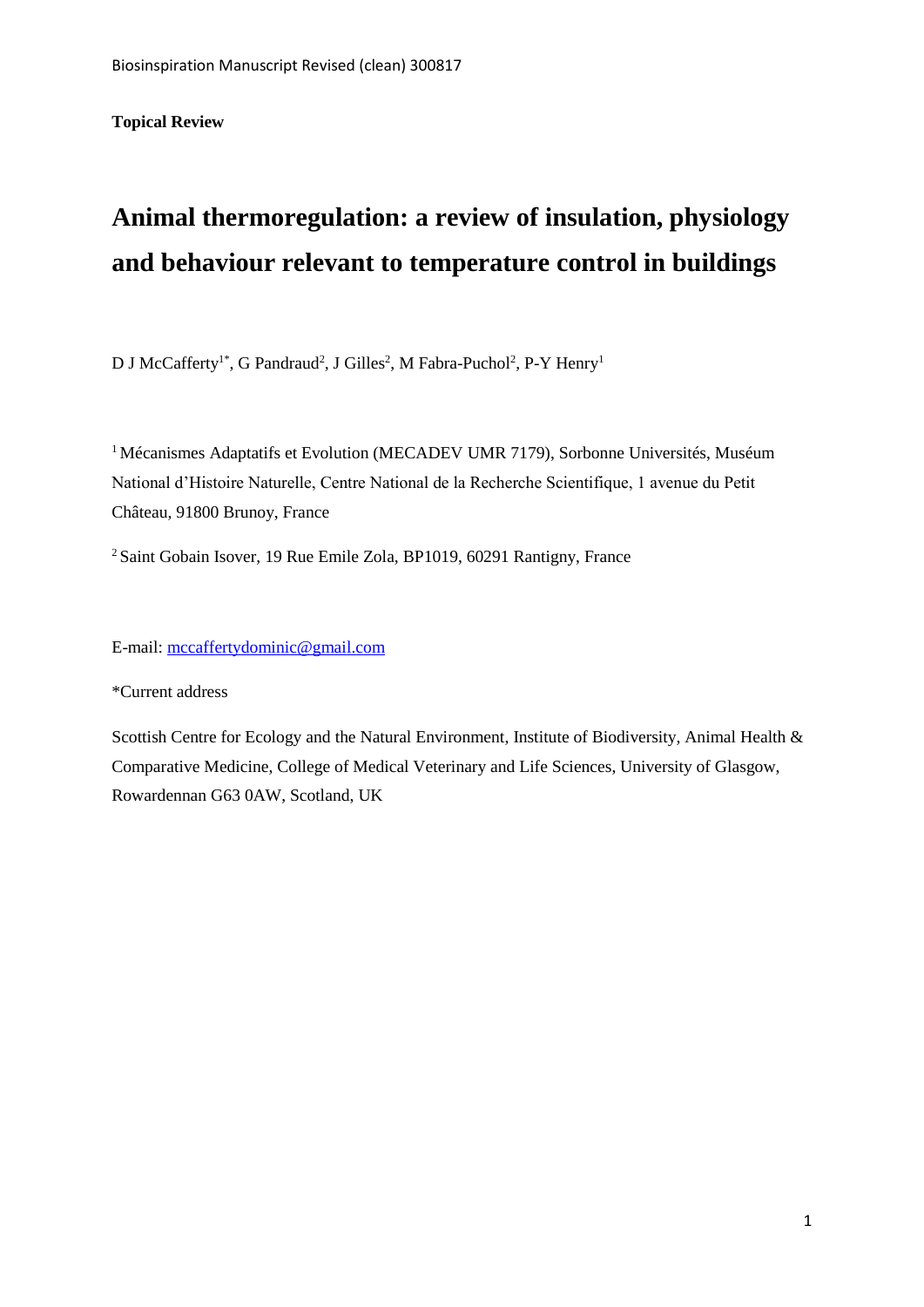#### **Abstract**

Birds and mammals have evolved many thermal adaptations that are relevant for bioinspired design of temperature control systems and energy management in buildings. Similar to many buildings, endothermic animals generate internal metabolic heat, are well insulated, regulate their temperature within set limits, modify microclimate and adjust thermal exchange with their environment. Here, we review the major components of animal thermoregulation in endothermic birds and mammals that are pertinent for building engineering, in a world where climate is changing and reduction in energy use is needed. In animals, adjustment of insulation together with physiological and behavioural responses to changing environmental conditions produce fine-tuned spatial and temporal regulation of body temperature, while also minimizing energy expenditure. These biological adaptations are characteristically flexible, allowing animals to alter their body temperature to hourly, daily or annual demands for energy. They provide examples of how buildings could become more thermally reactive to meteorological fluctuations, capitalising on dynamic thermal materials and system properties. Based on this synthesis, we suggest that heat transfer modelling could be used to simulate these flexible biomimetic features and assess their success in reducing energy costs while maintaining thermal comfort for given building types.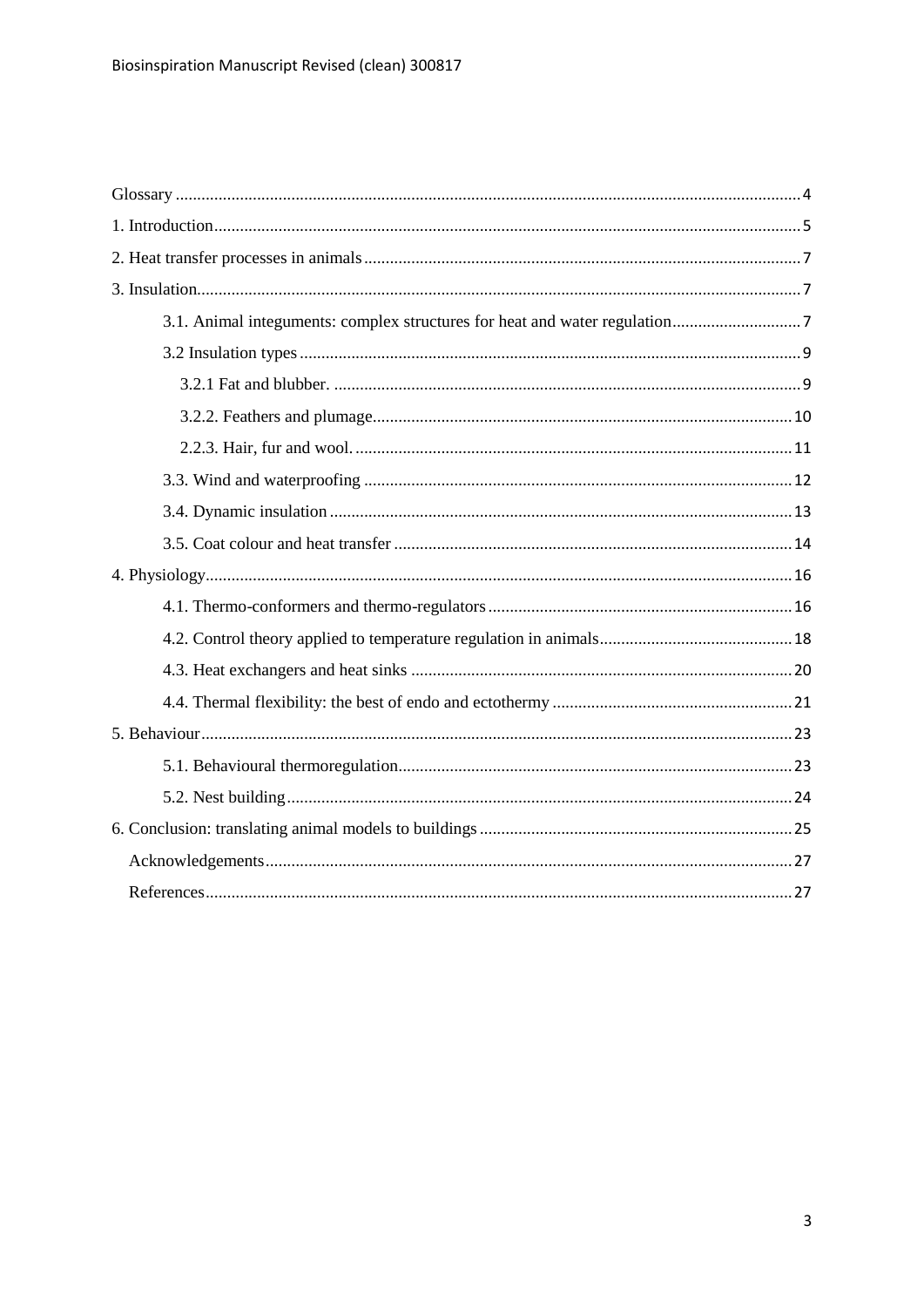## <span id="page-4-0"></span>**Glossary**

- Adaptation: characteristic (trait) of an organism that enhances the chances of survival and/or of reproduction of an organism facing a change in its environment.
- Adipose tissue: animal tissue composed of lipid (fat) filled cells (lipocytes/adipocytes) that store energy and also provide insulation and mechanical support.
- Ectotherm: organism with body temperature that depends on external sources of heat, directly or indirectly from the sun.
- Endotherm: organism with body temperature that mainly depends on internal metabolic heat generation.
- Heterotherm: organism displaying phases of endothermy alternating with periods of lower ectothermic metabolism. This may be more accurately described as temporal heterothermy in contrast to regional heterothermy where changes in blood circulation allow different parts of the body to change temperature to either save or dissipate heat.
- Homeotherm: animal with relatively constant body temperature, often but not exclusively associated with stable relatively high body temperature.
- Metabolic rate: the amount of energy used by an animal per unit time. Basal metabolic rate (BMR) is the lowest metabolic rate while animal is at rest and in thermoneutrality.
- Thermal neutral zone: range of environmental temperatures over which the rate of metabolic heat production remains constant and is in equilibrium with heat loss to the environment. Animals are able to avoid changes in metabolic rate in this zone by controlling blood flow, adjusting insulation and by adjusting surface area through changes in posture.
- Integument: protective outer layer of animal which includes skin (epidermis) and differentiated cells giving rise to keratinized appendages such as claws, glands, hair or feathers, and patterned folds or scales.
- Pilomotion or ptilomotion: muscular control of thickness of coat to increase or decrease insulation Piloerection (mammals) and ptiloerection (birds) elevates hair or feather elements to modify heat exchange.
- Torpor: specialized form of temporal heterothermy in animals combining hypothermia (decreased body temperature), hypometabolism (reduced resting metabolic rate) and hypoactivity (restfulness). Torpor often differentiated into daily torpor bouts lasting less than 24 hours and hibernation with periods of torpor occurring over consecutive days to several weeks where animals rely on food caches or body energy stores to secure minimal energy acquisition.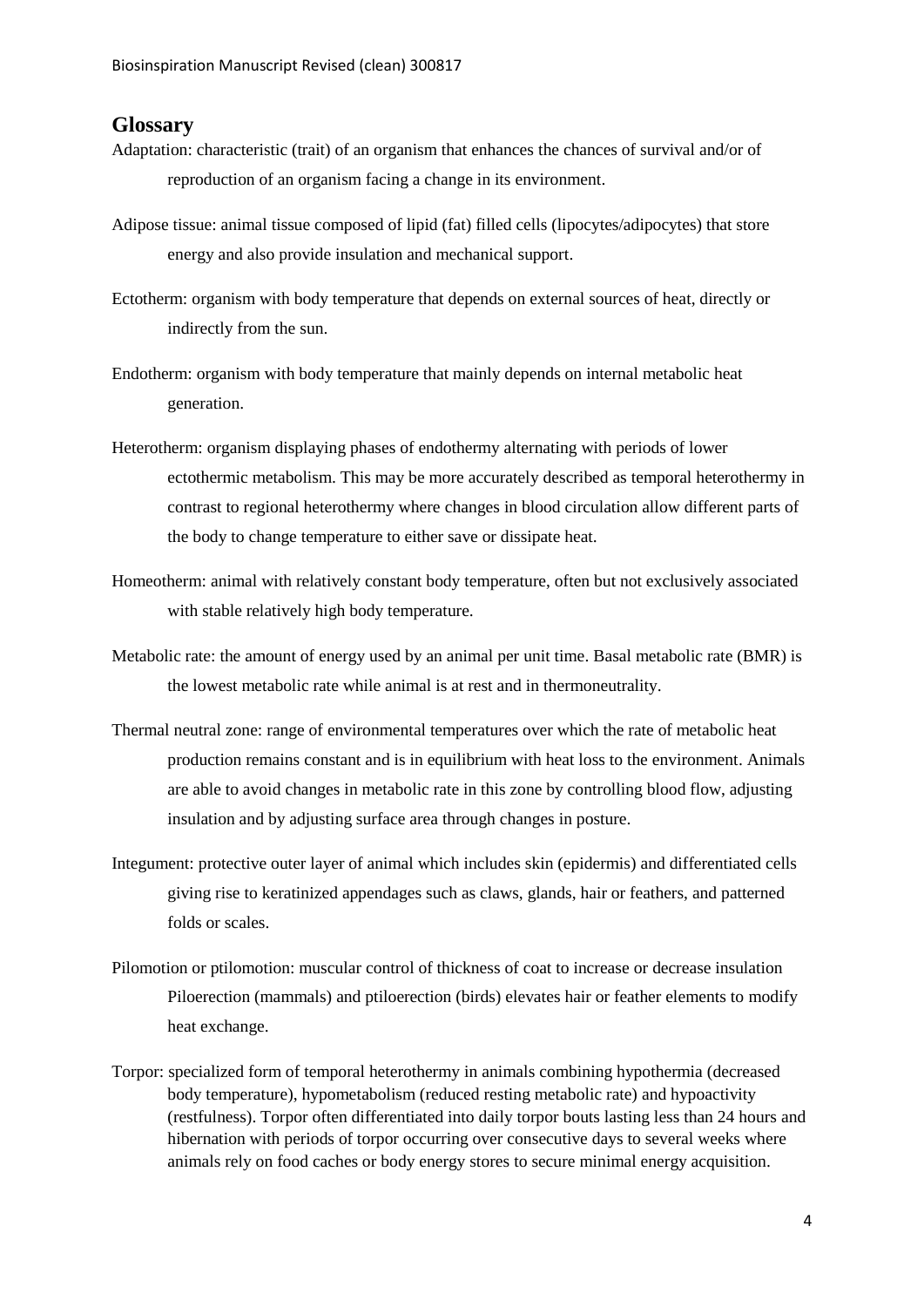# <span id="page-5-0"></span>**1. Introduction**

Animals and buildings can be seen to share similar requirements for regulation of internal temperature and energy use. Many species of animals have evolved insulation, physiological mechanisms for control of body temperature and a range of behaviours that optimize energy use and heat exchange with the environment. The cost of energy and need to reduce fossil fuel burning has renewed interest in looking to nature for solutions to minimize energy use in buildings. Development of thermal products that emerge from the hierarchal structure of animal insulation, particularly with respect to radiative or surface properties (1,2), or from anatomical analogies that may improve design of heat exchange systems (3) have been suggested for future developments. However, when attempting to incorporate biomimetic solutions to buildings engineers are faced with a vast number of species highly adapted to a range of different climates. Extracting useful and novel adaptations from nature requires knowledge of animal morphology, physiology and behaviour but also a way of translating the main characteristics of animal thermoregulation into design principles (4).

The aim of this review is to synthesize current knowledge of biological adaptations involving regulation of body temperature and highlight principles that may be relevant for the temperature control of buildings, where daily and seasonal adaptations are required for maintenance of thermal comfort and to minimize energy use. We have concentrated on the thermal adaptations of birds and mammals for the main reason that many of these animals have comparable features relevant to temperature control and energy use in buildings (Table 1). Birds and mammals are endotherms, meaning body temperature is mainly controlled by internal generation of metabolic heat and through waste heat as energy is converted to mechanical power in the muscles. Endotherms have a complex temperature control system that is precisely tuned to meteorological changes, as well as controlling regional variations in temperature to minimise energy use. Most birds and mammals are well insulated and have the ability to dynamically alter insulation according to conditions; and finally endotherms adjust their behaviour to control heat exchange, for example to adjust solar gain or create favourable microclimates. Eventually, coordinatition of these multidimensional adjustments of the organism in reaction to perceived environmental changes are integrated by a central place organ, the brain. We also refer to features of a small number of ectotherms (organisms with body temperature that depends on external sources of heat) to illustrate how solar gain is used for thermoregulation.

In this review we firstly examine the biomaterials used for insulation in animals, particularly with respect to how physiological and behavioural responses act to give insulation dynamic heat transfer properties. We then discuss the main physiological and behaviour adaptations that allow animals to control body temperature and minimize energy use in hot and cold environments. In conclusion, we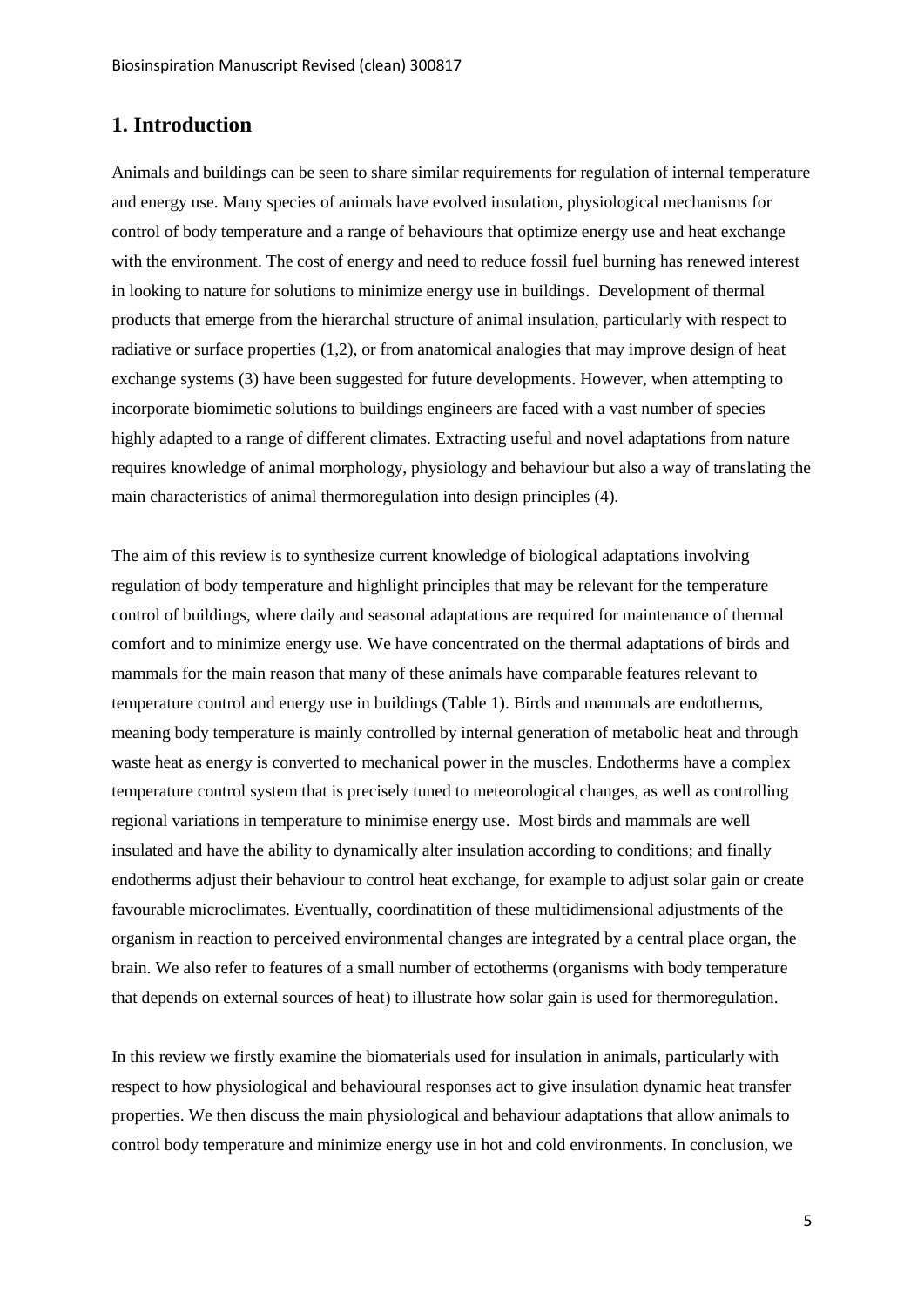suggest a modelling approach that may aid translation of important features of animal thermoregulation for future work on biomimetic temperature control and energy use in buildings.

|                      | <b>Endotherm (birds and mammals)</b>                      | <b>Building</b>                                       |  |  |
|----------------------|-----------------------------------------------------------|-------------------------------------------------------|--|--|
| <b>Internal heat</b> | Metabolic heat production<br>$\bullet$                    | Heating system<br>$\bullet$                           |  |  |
| production           | Waste heat from muscle activity (work)<br>$\bullet$       | Heat generated by equipments/facilities               |  |  |
|                      |                                                           | and human occupancy                                   |  |  |
|                      |                                                           |                                                       |  |  |
| <b>Temperature</b>   | Hypothalamus (in brain) main controller of                | Control system: regulated temperature                 |  |  |
| control              | regulated core body temperature, with                     | compared with setpoint (thermostat) to                |  |  |
|                      | temperature sensors throughout body                       | generate load error that drives control of            |  |  |
|                      | resulting in physiological control of                     | heating/cooling system for thermal                    |  |  |
|                      | metabolic heat production and heat loss                   | comfort                                               |  |  |
|                      | mechanisms                                                |                                                       |  |  |
| <b>Morphology</b>    | Insulation: distribution of fat, feather and<br>$\bullet$ | Arrangement of thermal insulation in<br>$\bullet$     |  |  |
|                      | fur                                                       | building to reduce major heat transfer                |  |  |
|                      | Circulation system: arrangement of blood<br>$\bullet$     | from building e.g. glasswool, rigid foam,             |  |  |
|                      | vessels for heat distribution e.g. counter                | cavity wall insulation                                |  |  |
|                      | current heat exchange and surface                         | Design of heating-ventilation system for<br>$\bullet$ |  |  |
|                      | capilliary network for rapid heat exchange                | distribution of heat or air conditioning              |  |  |
|                      | with environment                                          | system for cooling                                    |  |  |
| <b>Behaviour</b>     | Basking, shade seeking to control solar<br>$\bullet$      | Orientation of building to control solar<br>$\bullet$ |  |  |
|                      | gain                                                      | gain. Shading e.g. glass colour change or             |  |  |
|                      | Selection of suitable microclimates to                    | blinds                                                |  |  |
|                      | avoid heat loss from wind and                             | Architectual design and choice of<br>$\bullet$        |  |  |
|                      | precipitation                                             | building location                                     |  |  |
|                      | Huddling (grouping) behaviour to change<br>$\bullet$      | Communal housing, shared heating of<br>$\bullet$      |  |  |
|                      | temperature of local microclimate                         | rooms, or passive warming from adjacent               |  |  |
|                      |                                                           | buildings                                             |  |  |

**Table 1.** Analagous features of endothermic organisms (birds and mammals) and buildings.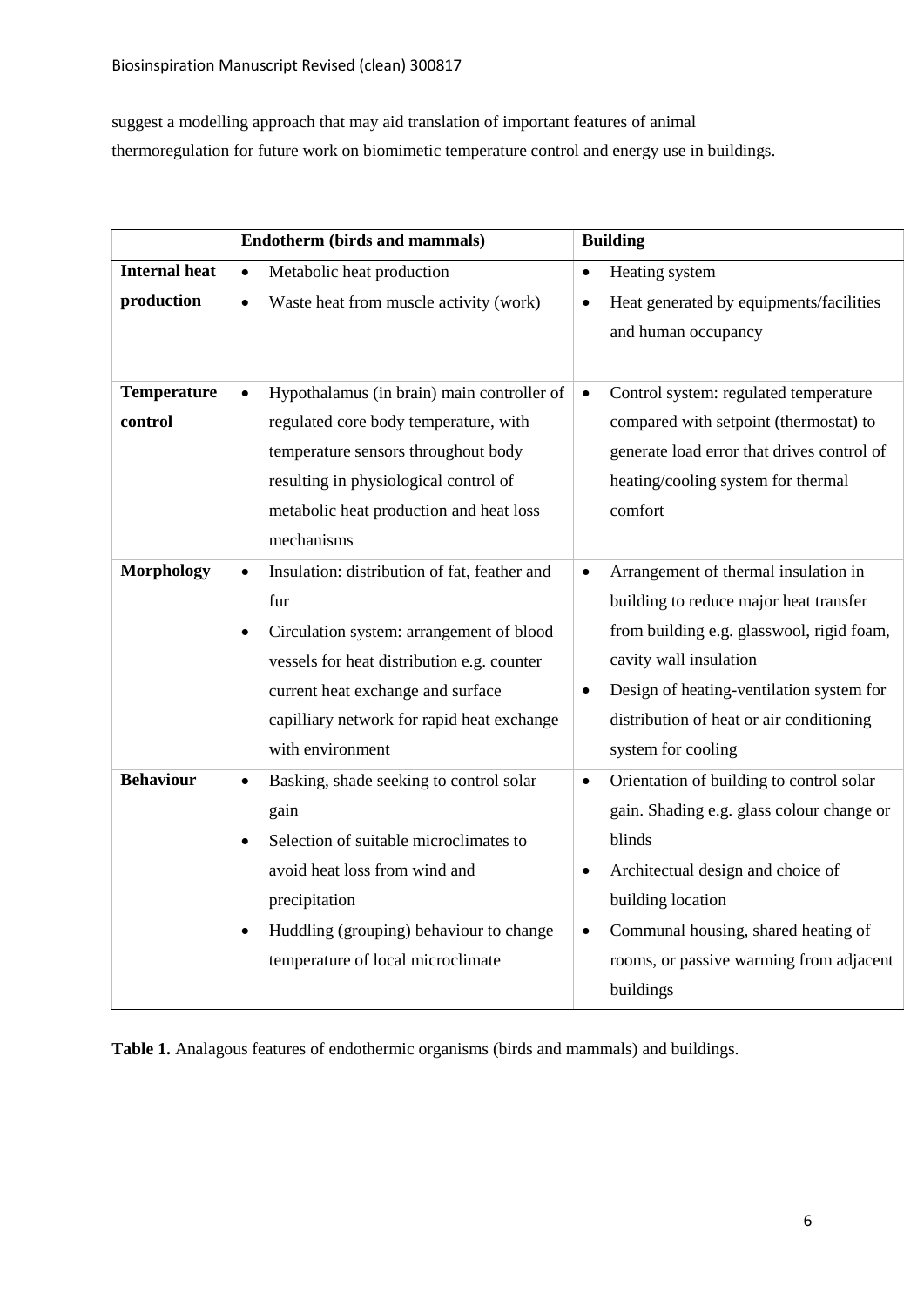# <span id="page-7-0"></span>**2. Heat transfer processes in animals**

For an animal to maintain a constant body temperature, total heat production  $(Q_{\text{tot}})$  must be balanced by heat loss or gains through radiation ( $q_{rad}$ ), convection ( $q_{conv}$ ), conduction ( $q_{cond}$ ), evaporation ( $q_{lat}$ ) and through changes in heat storage ( $q_{\text{stored}}$ ) where heat fluxes are in watts (W), (5) given by:

$$
Q_{tot} = q_{rad} + q_{conv} + q_{cond} + q_{lat} + q_{stored}
$$

Q<sub>tot</sub> is derived from routine metabolic processes for organism maintenance (basal metabolic rate), activity metabolism and also waste heat generated through conversion of energy to work, if necessary complemented by on-demand heat production (shivering, non-shivering thermogenesis). Heat transfer within the body occurs by conduction, through internal tissues, skin and external insulation (feathers or fur) and is also enhanced by the circulation of blood through the arterial-venous system and transfer of heat through the respiratory system. For animals in air, heat exchange at the outer surface of the animal occurs largely by radiation and convection with the surrounding environment, while in water most heat is lost by convective heat transfer. Conduction of heat from the body also occurs through direct contact with solid surfaces (ground or ice) when animals are standing or lying or when swimming or diving in water. Latent or evaporative heat transfer occurs mainly through respiratory water loss, as air is expelled from the lungs and is one of the most important avenues of heat loss for animals living in hot climates. Latent heat loss also occurs through loss of water by diffusion through the skin and by sweating in mammals (6,7). Evaporative heat loss may also occur when surface of animal becomes wet from saliva or urine, following immersion in water or through interception of precipitation. Finally, in many circumstances animals are not in steady state conditions and therefore the heat storage term in the above equation accounts for transient heat transfer, dependent on the temperature gradient between body and environment, body mass and specific heat capacity of tissues (8)**.** Models of heat transfer have been widely used to estimate energy balance of animals and further details are provided in (8–10).

# <span id="page-7-1"></span>**3. Insulation**

## <span id="page-7-2"></span>*3.1. Animal integuments: complex structures for heat and water regulation*

The skin and associated tissues (integument) provide multiple functions in vertebrates, principally providing a barrier to water diffusion and physical protection of underlying tissues. It also determines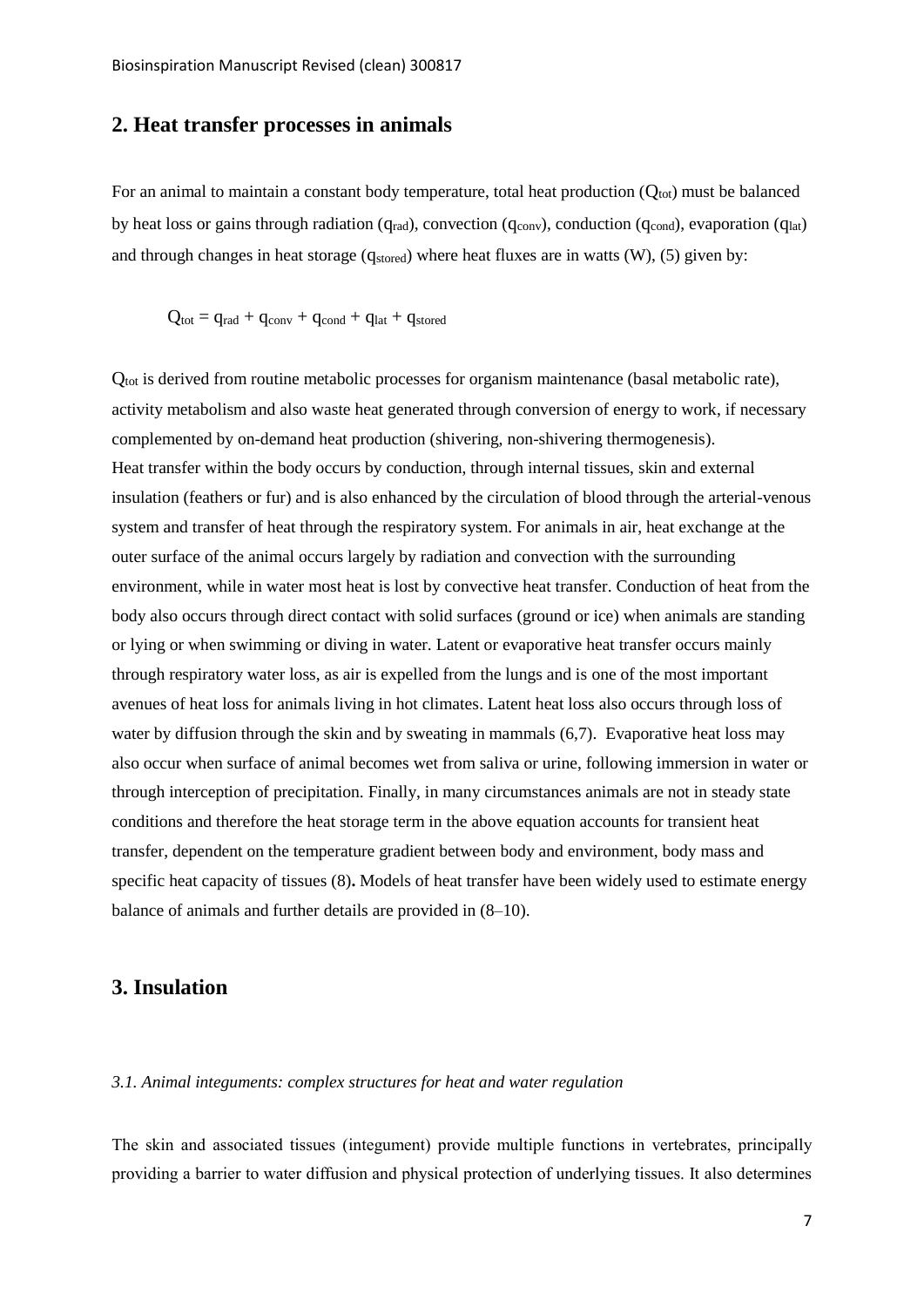thermal properties and is covered by numerous nerve endings and an extensive network of blood vessels. The vertebrate integument consists of epithelial cells attached to an underlying fibrous and vascular dermis. Localized cellular growth and differentiation give rise to appendages such as claws, glands, hair or feathers, and patterned folds or scales formed from keratin, a family of fibrous structural proteins. Keratin is a common and important structural feature formed in the epidermis (11). Amphibian skin is relatively permeable to water (see below) and gas exchange can take place through the skin (cutaneous respiration). Secretion of mucus from glands in the dermis keep skin moist and in some species mucosubstances and lipid compounds form an extra-epidermal layer reducing water loss. Reptilian skin has a thickened epidermis with relatively thin dermal layer in comparison to birds or mammals (see Fig 1. in (11)). This provides a more effective barrier to water and gas exchange compared to most amphibians. Reptile skin is mechanically protected by scales or scutes and in lizards and snakes, the entire skin is covered by scales. However, avian and mammalian integuments have a thickened outer layer of the skin (stratum corneum) which can be highly keratinized to provide a strong mechanical barrier. Specialized epithelial cells form feather and hair follicles in these skins.

Water loss through the integument occurs by passive diffusion of water across cell membranes (not requiring metabolic energy) and also by active secretion in mucus (in amphibians) or from sweat (mammals). Water loss is therefore largely determined by skin resistance to water passage. For comparative purposes, skin resistance to evaporative loss may be negligible  $(\sim 0 \text{ s/cm})$  in many aquatic/terrestrial amphibians, 100-200+ s/cm in some frogs adapted to low moisture environments, very high resistances >1000 s/cm in desert reptiles, while most bird and mammals have skin resistances of 10-300 s/cm (11). Only mammals may lose considerable quantities of water through sweating. Sweat is secreted to the skin surface through pores from specialized glands, allowing cooling of the surface through latent heat transfer. Humans, horses and patas monkeys (*Erythrocebus patas*) are the only mammals reported to sweat profusely for thermoregulation. The compositions of their sweat fluids differ markedly, humans have high salt, low protein sweat, whereas horses have high protein, low salt sweat (12). Sweating may appear to be maladaptive for species such as horses with a thick and waterproof pelt that would slow down transfer of sweat from the skin to outer hair surface for evaporative cooling. However, horses have evolved a surface-active detergent-like protein (latherin) that they secrete in their sweat. Latherin reduces water surface tension at low concentrations and most likely acts as a wetting agent to allow evaporative cooling through an existing waterproof coat (13). Sweating is a unique physiological mechanism to only maximize latent heat loss, in comparison to other bi-directional heat transfer processes through adjustments to conduction, radiation and convection across the integument. Heat transfer occurs by a combination of conduction through the epidermis to the skin surface and latent heat transfer from passive diffusion of water and by evaporation of water on the skin surface. Conduction and latent heat transfer are strongly influenced by dilation and constriction of capillary networks through the epidermis that can bring about rapid changes in skin temperature (7).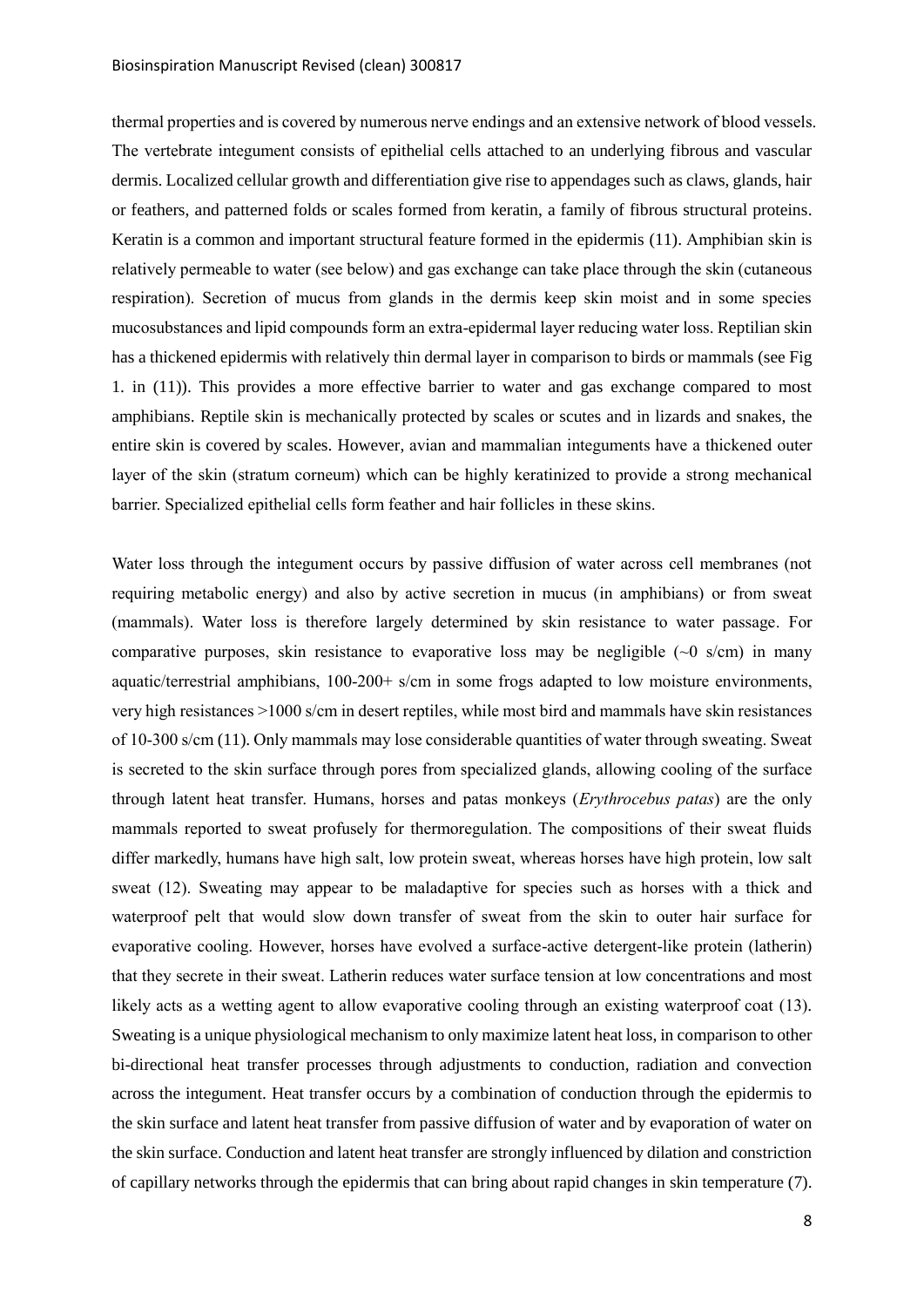### <span id="page-9-0"></span>*3.2 Insulation types*

Thermal insulation in animals is provided by layers of lipid filled cells with low thermal conductivity (fat and blubber) or by a keratin matrix that traps still air (feathers and hair) (Table 1). The thermal characteristics of different types of insulation are derived by a combination of physical structure and dynamic properties controlled by an animal's physiology and behaviour. Feathers and hair are hierarchical materials that derive their mechanical characteristics from the basic keratin unit (helical proteins), to individual element composition and their arrangement in plumage and fur (14).

| <b>Species</b>                   | Thickn | <b>Thermal</b> | <b>R</b> value                       | <b>U-value</b> | Reference |
|----------------------------------|--------|----------------|--------------------------------------|----------------|-----------|
|                                  | ess    | conductivity   | $\mathrm{Km}^2\mathrm{/} \mathrm{W}$ | $W/m^2K$       |           |
|                                  | mm     | W/m K          |                                      |                |           |
| Air $\left(\frac{a}{20}C\right)$ |        | 0.026          |                                      |                | (10)      |
| Glass wool (ISG CWS36)           | 50-150 | 0.036          | 1.39-4.17                            | $0.72 - 0.24$  | (15)      |
| Feather (Adélie penguin)         | 18     | 0.036          | 0.50                                 | 2.00           | (16)      |
| Fur (polar bear)                 | 30     | 0.054          | 0.56                                 | 1.79           | (17)      |
| Feather (passerine)              | 5      | 0.069          | 0.07                                 | 14.3           | (18)      |
| Blubber (bottlenosed dolphin)    | 16     | 0.147          | 0.11                                 | 9.09           | (19)      |
| Blubber (harp seal)              | 36-66  | 0.195          | $0.18 - 0.34$                        | 5.55-2.94      | (20)      |
| Skin (human epidermis)           | $<$ 1  | 0.209          | < 0.005                              | 200            | (21)      |

Muscle (human)\* 38 0.560 0.07 14.29 (22) Water  $(a)20^{\circ}\text{C}$  (10)

**Table 2.** Examples of insulation thickness (mm), thermal conductivity (W/mK), thermal resistance  $(Km<sup>2</sup>/W)$  and U-value (W/m<sup>2</sup>K) of animal coats compared to air, water and glass wool insulation.

\*minimum value used

<span id="page-9-1"></span>3.2.1 Fat and blubber. Fat is distributed around the body and functions both as a daily or seasonal energy reserve. Mammals have two functionally different types of fat: white adipose tissue comprising specialized cells (adipocytes) that are lipid rich (23) and brown adipose tissue (BAT) that contains in addition to lipids a high concentration of mitochondria for the generation of metabolic heat. BAT has not been found in birds but some evidence suggests that they are also able to generate heat by nonshivering thermogenesis (7). Cold adapted birds and mammals have relatively thick fat layers (thermal conductivity  $\approx 0.200$  W/mK (8)) and have plumage or fur to increase total insulation.

White adipose tissue averages around 7% of the live body mass of free-ranging wild mammals but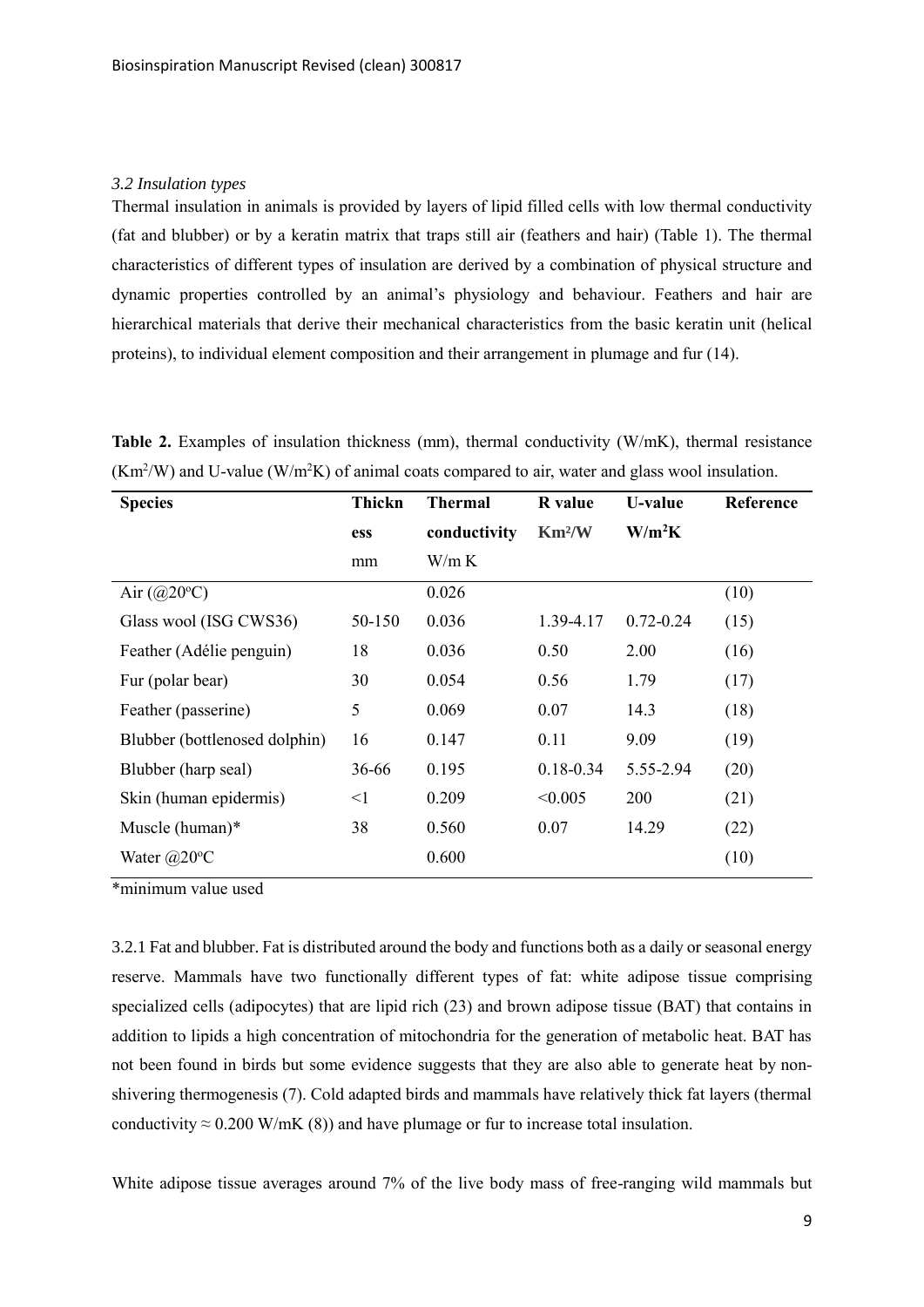shows considerable variation from >0.5 to 50% (24). White adipose tissue is partitioned into a few large and numerous small depots, especially in mammals and to a lesser extent in birds. The largest depots in mammals are inside the abdomen and between the skin and superficial musculature. Fat occurs under feather-bearing skin, but not normally beneath naked skin in birds. Only in diving species, particularly in penguins and some aquatic birds does it functionally resemble the specialized adipose tissue in marine mammals  $(25)$ .

The occurrence of large, naturally obese mammals living in seasonally cold regions has led to the idea that fat (superficial adipose tissue) is an adaptation for thermal insulation. Comparison of the ratio of white adipose tissue between superficial and internal depots, for example in mammalian carnivores of similar body shape but different body size in different climates, does not support this hypothesis (26). Superficial fat deposition appears to be the optimal location for storing large quantities of lipid where it can be mobilized rapidly. Therefore, it is the thick coat with superior thermal properties that provides most of the insulation for mammals in cold, not fat (Table 2). The main exception to evolution of fat as an insulator is found in marine mammals and diving birds where the evolution of internal insulation was required, as the air layer within external insulation cannot be maintained underwater (27).

Marine mammals possess a specialized densely vascularized layer of fat held together by structural collagen fibres beneath the skin known as blubber (28). Blubber thickness may range from a few centimetres in small fur seals to 0.5m in the large whales. It is predominately composed of triacylglycerols providing thermal conductivities typically of around 0.1-0.2 W/mK (Table 2). These lipids have relatively low melting points and therefore the blubber layer can change phase. Blubber temperature changes with blood flow and water temperature, resulting in transient heat transfer due to heat of fusion when phase change occurs (19,28,29). Different features of blubber including adipocyte size, thickness and lipid content are reported to change with age in whales and dolphins (cetaceans). For example in bottlenosed dolphins *(Tursiops truncatus)* thermal insulation of young nutritionally dependent life stages are characterized by stable blubber quality (conductivity) and increased blubber quantity (thickness) with age, but in adults blubber quantity remains relatively stable while quality is variable between individuals (19).

<span id="page-10-0"></span>3.2.2. Feathers and plumage. Birds are insulated by multiple layers of downy and contour feathers that form the plumage. The number of individual feathers on a bird is considerable, ranging in total from around 1000 to 10000 for body mass of 10g - 1kg. (30). The mean mass and total number of feathers show negative allometry indicating that small species have relatively more, light-weight and small feathers (30). Down and contour feathers differ in their structure with down trapping still air close to the skin surface while the contour feathers reduce wind penetration, and provide waterproofing and mechanical protection (31). Birds have the ability to increase or decrease plumage insulation by raising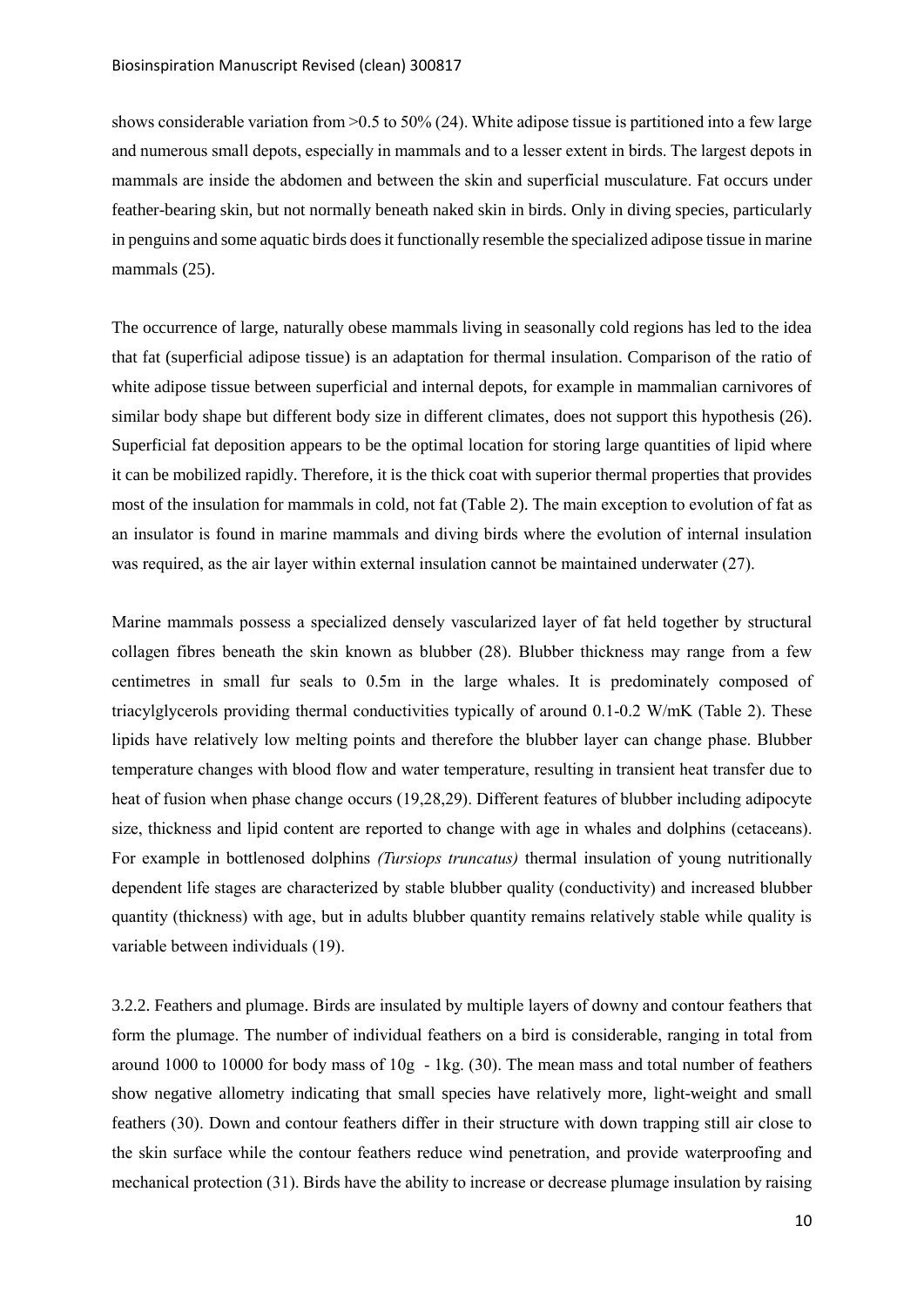or depressing both contour and down feathers (ptiloerection). Feather structure and plumage depth is variable across the body and both show considerable interspecific variation. As chicks grow their downy feathers are progressively replaced by juvenile/adult plumages that contain both downy and contour feathers. As a rule, insulation is directly correlated with plumage thickness but there is considerable interspecific variation in thermal conductivity between species, typically from around 0.069 in a small song bird (passerine) to 0.036 W/mK in penguins (Table 2) (18). There are also special adaptations depending on environment. For example, rock ptarmigan (*Lagopus muta*) living in the Arctic, have feathers with air filled vacuoles within feather barbules that may increase insulation, and optimize their radiative properties (32). Feathers are distributed into 7-8 distinct tracts (pterylae) with regions between them lacking or with only a few feathers (apteria). In most species the apteria are not obvious externally because of overlapping feathers. In penguins, there are only a few small apteria so that feather cover is almost entire (33). Multi-layer insulation is a feature of seabirds that possess a subcutaneous adipose tissue layer underneath a thick plumage. The penguins show the most extreme adaptation to cold conditions. Most of the body fat (72-82%) in emperor and king penguins is stored subcutaneously (34) and is distributed more uniformly under the skin, particularly around the legs, tail and lower abdomen than in other species of birds (35). Male emperor penguins (*Aptenodytes forsteri*) possess 20-30 mm of subcutaneous fat (mean girth/diameter around 750 mm) that disappears entirely at the end of the winter but almost 90% of insulation is provided by plumage (40-50 mm) alone (36). Recent examination of emperor penguin plumage reveals that each contour feather has an attached afterfeather, and is surrounded by soft downy plumules. Contrary to initial thoughts, it is the plumules – not the downy afterfeather - that provides most insulation, forming a dense mat beneath the contour feathers, which are four times as numerous as other body feathers (37).

<span id="page-11-0"></span>2.2.3. Hair, fur and wool. There are a number of different types of insulation in mammals but all are formed by the arrangement of primary hair and secondary fibres. Coat insulation in mammals is proportional to coat depth, with thermal conductivity averaging around 0.042 W/mK but there are differences in thermal conductivity of fur between species (8). Hair density varies between coats (31): moderately insulated coats may possess 100-200 hairs/cm<sup>2</sup>, consisting of coarse straight fibres that can be elevated; small mammals and arctic species may have around 4000 hairs/cm<sup>2</sup>, increasing to the highest recorded density of 130,000 hairs/cm<sup>2</sup> in sea otters (38); and finally wool which consists of dense, matted coats of crimped hair at around, 1000 hairs/cm<sup>2</sup>. Typically hair length and density change with age resulting in thicker fur in adults, allowing greater resistance to wind penetration (39). In contrast to species that increase coat insulation with age, seals show the opposite trend as young transition from fur to blubber insulation, resulting in decreases in hair density and the number of under hairs, and with reduced length and flattening of hairs with age (40). Air filled cavities within the guard hairs of Arctic species such as polar bear (*Ursus maritimus*) and reindeer (*Rangifer tarandus*) may also provide additional insulative properties (41) but in polar bears these guard hairs represent only 10% of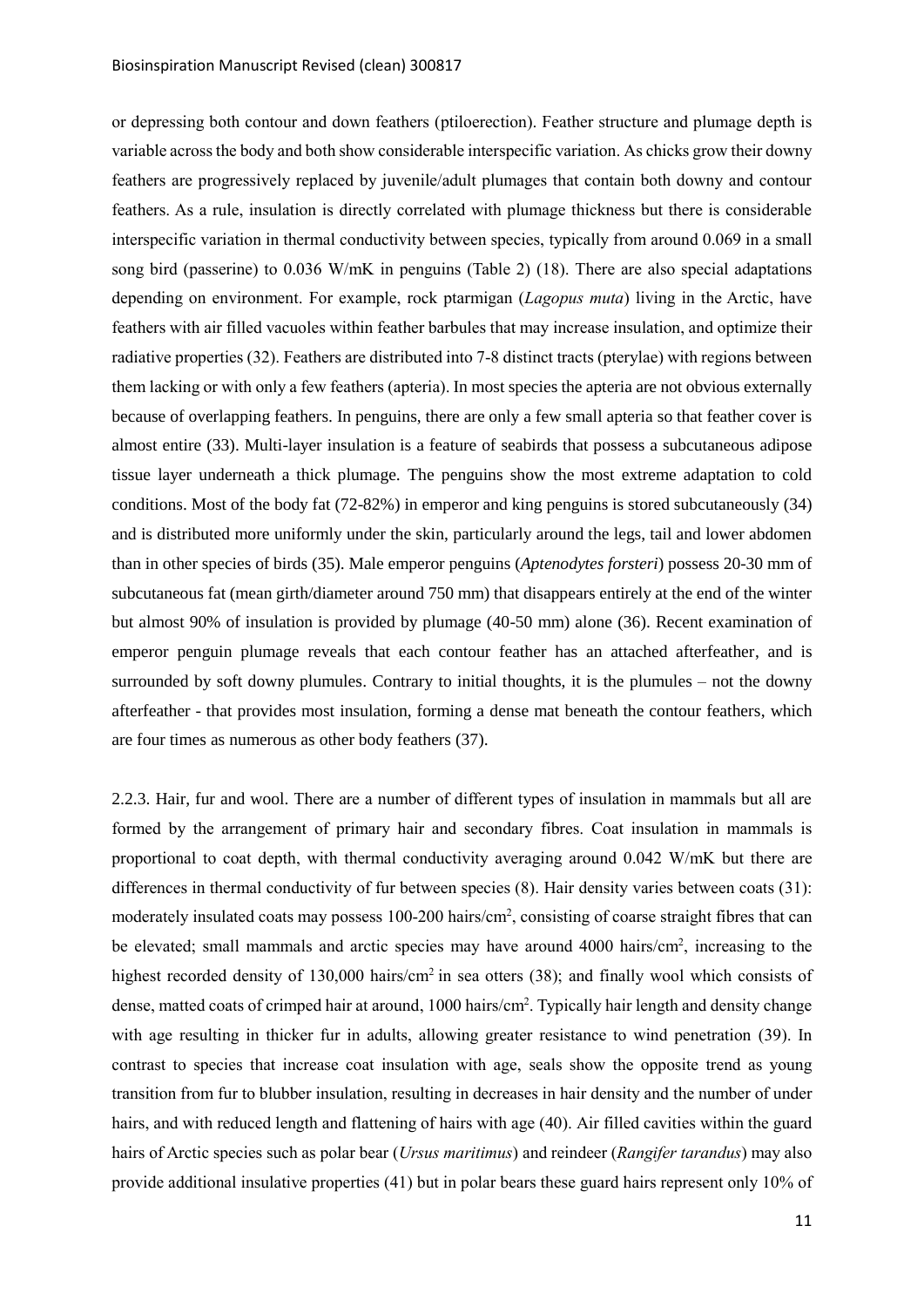hair fibres and their contribution to total fur insulation is exaggerated (42).

Some animals living in hot climates also have thick dense coats as this protects them from absorbing high levels of solar radiation at the skin surface (42). There appears to be no overarching physical features of the fur that separate mammals adapted to extreme heat and cold, but this perhaps warrants further investigation. This work does however indicate that as fur insulation decreases, colour increasingly influences heat gain from solar radiation. In contrast to the selective advantage of hair covering for insulation, a recent modelling study on African elephants has suggested that the combination of rough/creased skin surface and sparse hair cover ( $\approx$ 650 hairs/m<sup>2</sup>) enhances heat transfer by 10% at low wind speeds. This effect decreases as wind speed increases but results suggest that elephant hairs function as 'pin fins' allowing greater dissipation of heat (43).

#### <span id="page-12-0"></span>*3.3. Wind and waterproofing*

Heat transfer through an animal's coat occurs by a number of processes, either by (i) conduction, through trapped air and along feather/hair fibres, (ii) radiation from these fibres, (iii) free convection and (iv) forced convection when wind penetrates the coat (10). Conduction along feather elements is the predominant mechanism of heat transfer accounting for around 50% of heat flow through plumage (44). Conversely, conduction in fur has been considered negligible as the cross sectional area of hair represents approximately 0.01 % of skin surface area (45). Radiative heat transfer within bird and mammal coats is relatively small and represents around 4-10% of toal heat flux due to efficient interception of radiation within the coat matrix (44,46). Free convection through plumage represents <15% of total heat transfer in still air but may be around twice this in fur because of its more open structure (44,47). In contrast at high wind speeds, forced convection leads to penetration of air inside the coat, decreasing coat conductance (18).

Wind penetration of the coat is influenced by wind direction relative to the coat axis and there are large differences in the ability of wind to penetrate the coat between species (48). Particularly wind resistant plumages are found in penguins where the thickened rachis (feather shaft) provides an effective barrier to wind, as well as providing hydrodynamic properties (36). In Arctic mammals such as reindeer, stiff guard hairs and dense packing of hair elements prevents wind penetration (41). In rain, penetration of water into the coat also increases conduction or decreases insulation by displacing trapped air and mechanically disrupting coat structure (49). For diving animals the pressure increase at depth compresses the coat air layer and may allow water to penetrate and displace this air layer (27). However, the coats of aquatic animals with stiffened rachis of contour feathers or primary guard hairs combined with densely packed coat elements are especially efficient in reducing water penetration. This is further aided by the micro-structural topography of the coat and surface coatings of hydrophobic molecules that increase water shedding (50). These lipids and waxes are produced by the uropygial (preen) gland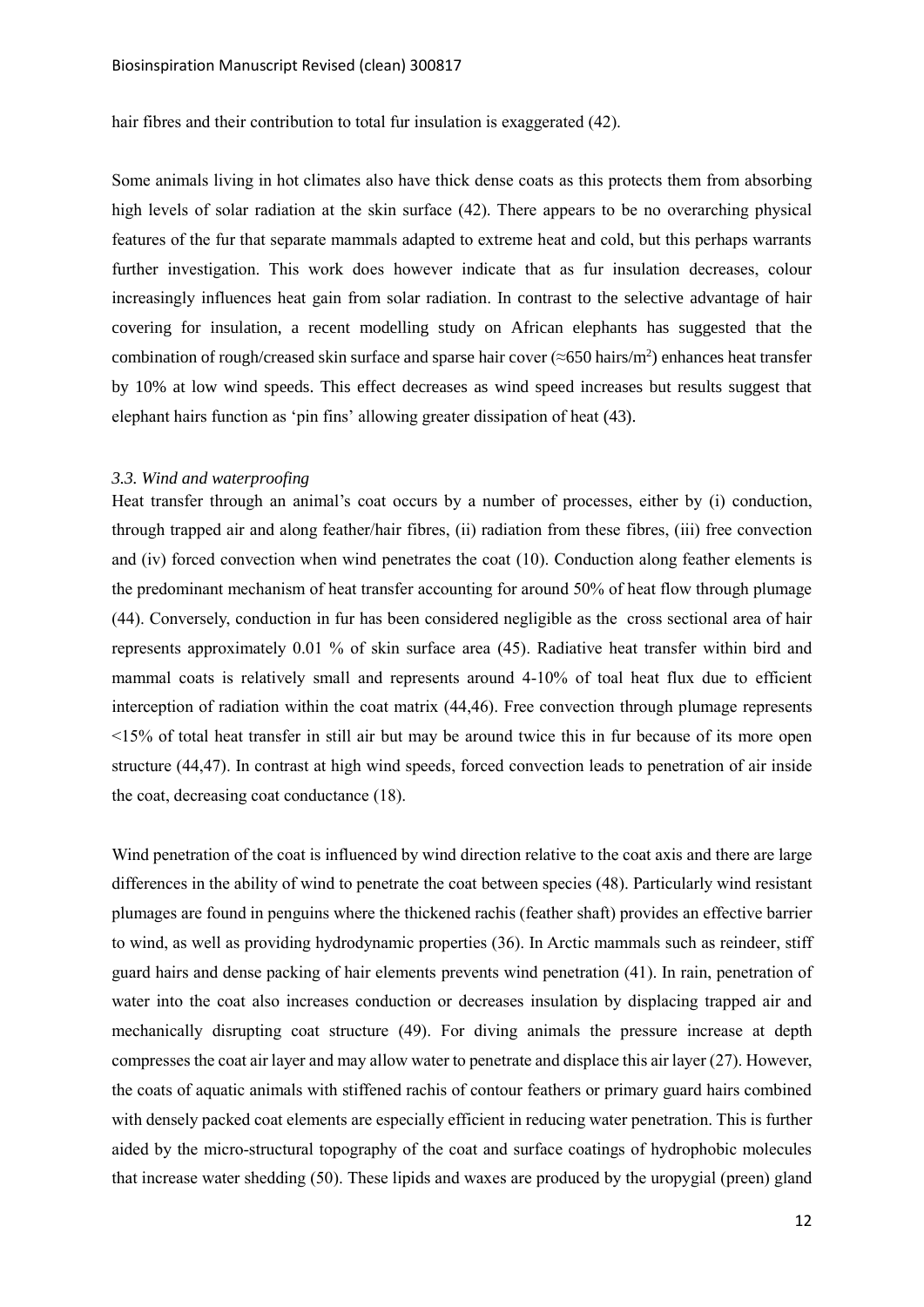and are coated onto feathers by preening. In mammals, lipids (sebum) secreted from the sebaceous gland at the base of the hair follicle provides the water repellent coating (51). Penguin body feathers also have air-infused micro and nanoscale rough structures, giving hydrophobic and anti-adhesion properties that may prevent ice formation at the surface (52).

Diving animals such as otters show specialized morphology of the fur to reduce penetration of water. The cuticle of the thin under-hairs have sharply sculpted fins with deep grooves between them that provide an interlocking structure (53). However, in contrast to the hydrophobic properties of many avian plumages, including most diving birds, the feathers of cormorants are partially wettable, allowing some reduction in buoyancy while retaining the insulative air layer. This is achieved by a loose outer section of the feather that is instantaneously wettable with an inner section that remains dry. Microscopical examination indicates that this is due to regular and close interlocking feather elements that are resistant to water pressure (54).

Latent heat transfer is also an important heat transfer mechanism within animal coats. Water vapour transfer is influenced by feather or hair characteristics, particularly their hydrophilic properties, and humidity of air within the coat. Wool is highly hydrophilic and in a sheep's fleece heat is released by condensation (equal to latent heat of vaporization) as water condenses on fibres and when water vapour is absorbed by the wool. Overall these transient heating effects are trivial (typically  $\leq 10 \text{ W/m}^2$ ) because relative humidity changes slowly in the fleece and any increase in humidity near the skin is balanced by a decrease in humidity in the outer fleece (55). Rain may increase relative humidity in the outer fleece resulting in transient heat production, but prolonged rain will also increase heat loss by decreased insulation of the fleece and by evaporation.

#### <span id="page-13-0"></span>*3.4. Dynamic insulation*

Animal insulation changes with time, responding to changes in the environment and longer term seasonal climate patterns. Piloerection (mammals) and ptiloerection (birds) elevates hair or feather elements instantaneously to modify heat exchange. For example, contraction of muscles at the base of the hair raises the effective coat depth in horses by 16-32% or by a depth of 0.4-1.4 cm in new-born foals (56). In birds, ptiloerection is controlled by muscles that result in fluffing or flattening of the plumage in response to air temperature or wind and may be responsible for increases in depth and insulation of 50% or more (57).

Species living in seasonal environments undergo changes to thermal insulation mainly due to seasonal changes in coat insulation. Unlike the rapid change in insulation occurring over a few minutes with pilomotion, seasonal adjustments to insulation occur over a time scale of weeks to months. Many birds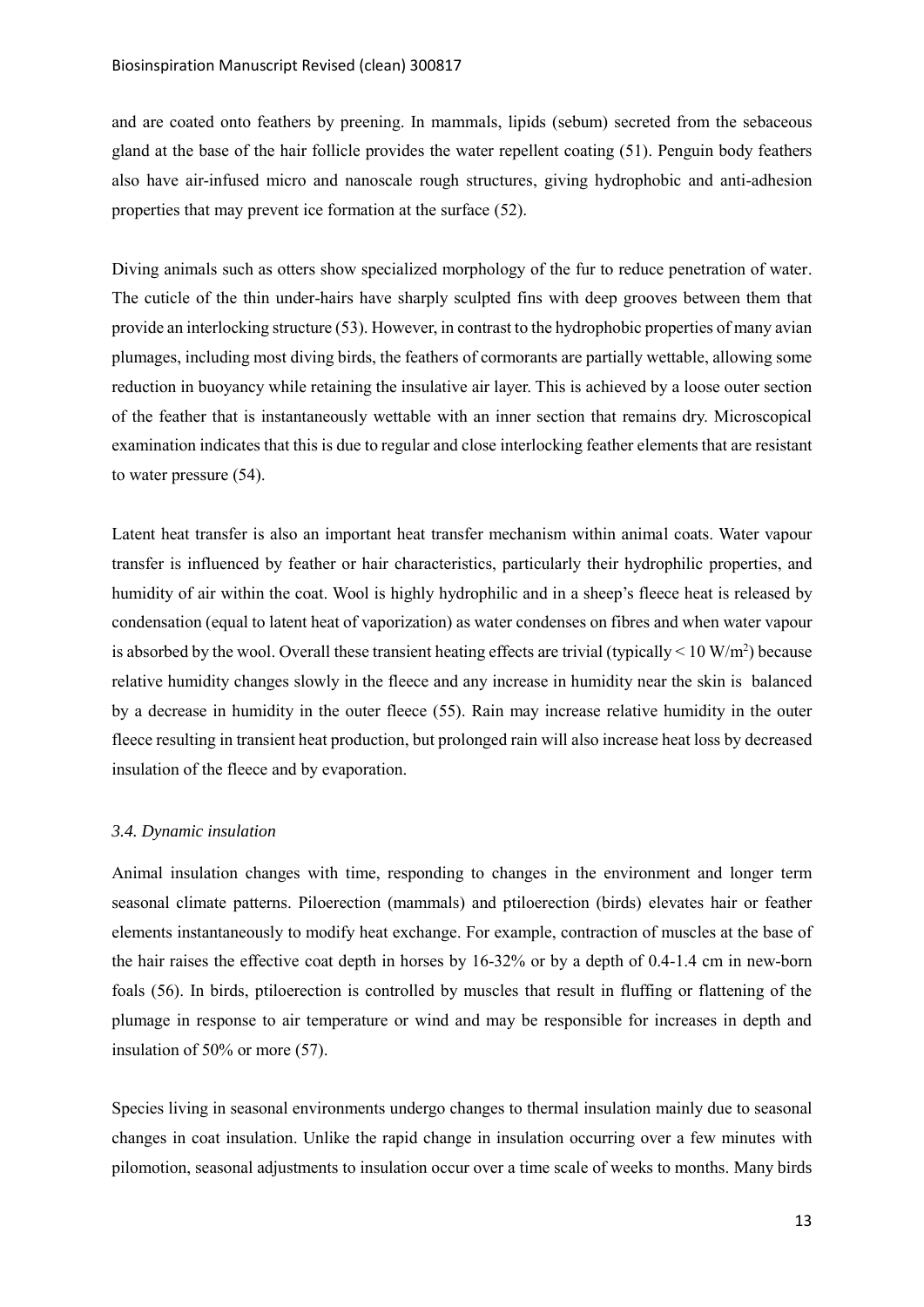and mammals become obese before intense periods of fast (migration, breeding, or moulting without eating) or in anticipation of the harsh season (combining food shortages and air temperatures far below body temperature). This will increase thermal inertia and will often be beneficial during the start of winter. For example, increases in fat stores have been attributed to increases in whole animal insulation in arctic birds such as the rock ptarmigan (*Lagopus muta*) (58). As winter progresses however, fat will be metabolised and any small benefit from this insulation will be lost. In contrast, the plumage will continue to provide effective insulation throughout this period.

Changes in coat insulation are controlled by the process of moult that brings about complete replacement of hair or feathers. This may occur as a gradual process over several months or occur relatively rapidly (33,59,60). For example, Arctic foxes (*Alopex lagopus*), and Arctic hares (*Lepus arcticus*) undergo seasonal moults involving both colour change for camoflauge and alterations to thickness and quality of insulation (61,62). The autumn moult replaces the thin summer coat by a thick, well-insulated coat that reduces heat loss (59). Typically, changes to the density, diameter and/or length of hair result in higher insulation in the winter (63). For example, in three species of subarctic mammals, coat thermal resistance was greater in winter by as much as 27% -87% compared to summer (64).

Similarly in birds, major differences in plumage thickness and insulation occur due to seasonal moult prior to the cold season. For example whole body insulation of a small shorebird, the knot (*Calidris canutus*) was 35% lower in full breeding plumage compared to birds in winter plumage, due to a 37% reduction in feather mass (65). A multi-species comparison of mostly passerine birds shows that larger species have fewer and heavier feathers, and the rate of feather loss is less in autumn and winter. During spring and summer the rate of feather loss remains constant with a minimum number of feathers in summer prior to the start of moult  $(30)$ .

## <span id="page-14-0"></span>*3.5. Coat colour and heat transfer*

In contrast to solid surfaces, animal coats are not simple surfaces with respect to radiative transfer. Coat reflectivity determines solar radiative gain, but how this contributes to overall heat transfer depends on how well radiation penetrates and is absorbed over a range of coat depths. These properties depend on the micro-optics and structure of the coat (66). Light coloured coats have a higher albedo but solar radiation penetrates deeper into light coats as a result of forward radiative scattering. Animals with dark coats receive a greater heat load at the skin surface when wind speed is low but at high wind speeds the heat load is less than for similar white coated animals due to a decrease in conductance at the outer coat surface where radiation has not penetrated further (42,67). The polar bear remains white throughout the year but many Arctic species moult into cryptic white fur or feathers in winter. Any radiative advantages from a white coat are however offset by a combination of low winter solar radiation and thicker winter coats that prevent radiative penetration to the skin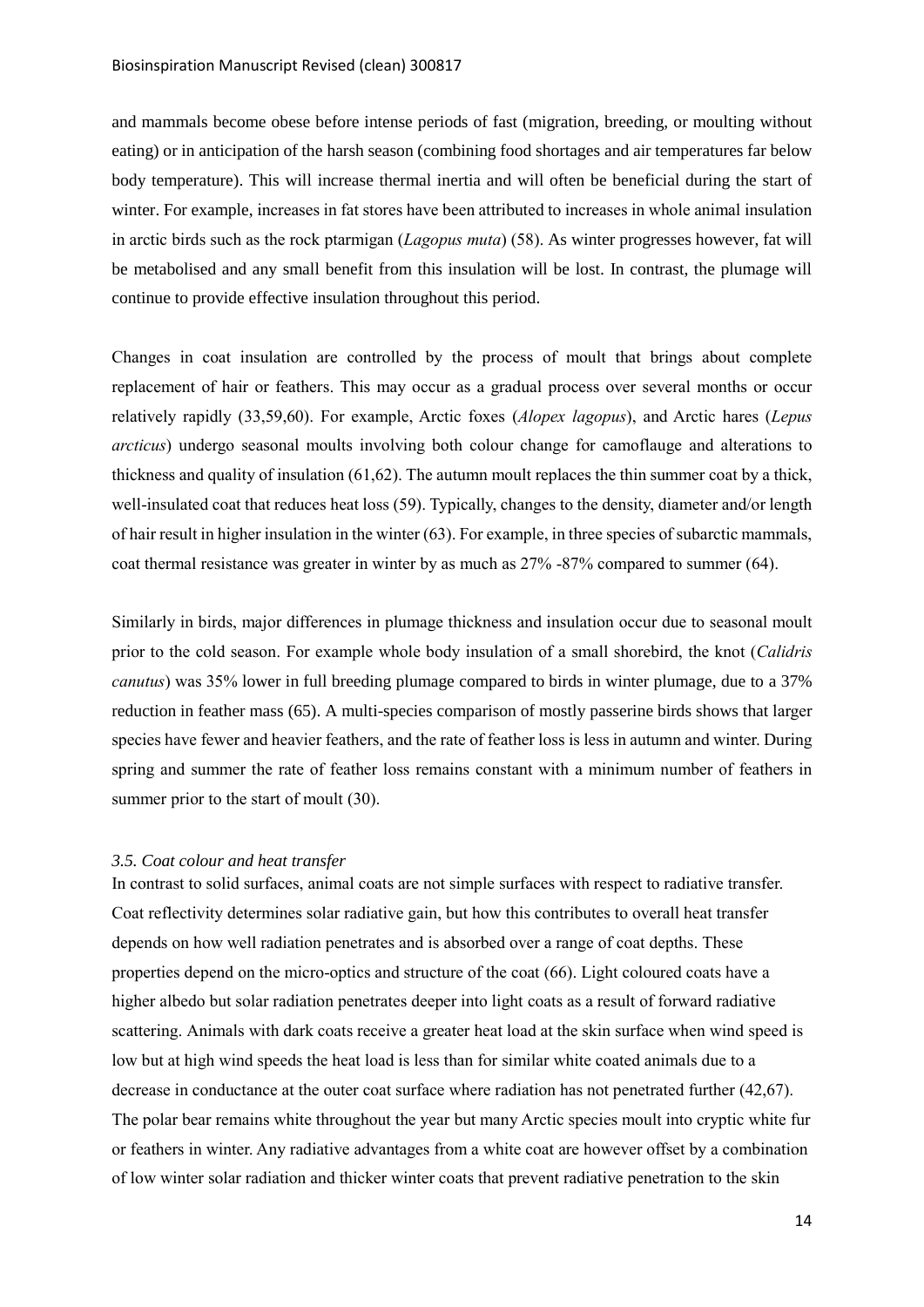surface (42,64). There has been considerable interest in the radiative properties of polar bear fur, after it was reported that their fur has low UV reflectance. It was suggested that their hollow hairs facilitated internal reflection to their dark skin, thereby providing a thermal gain (68). However, further evaluation of this model of fibre-optic transmission demonstrated that low UV reflectance could be attributed to the absorption of radiation by keratin that makes up hair (69). Nevertheless, polar bear fur is extremely thick and has a high density of hairs that effectively intercept most radiation from the skin surface (70).

Colour change is common in animals for communication, camouflage, thermoregulation and protection from UV. In contrast to birds and mammals which moult at best twice a year, amphibians and reptiles have the ability to reversibly adjust skin colour over short time scales, thanks to chromatophores within the integument. Morphological colour change over days/months occur due to changes in the amount of pigment and/or number of chromatophores, whereas rapid changes over seconds to hours occur by pigment migration within the chromatophores (71). In some species of amphibians, colour change form dark to light is stimulated by increases in solar energy and anticipated changes in body temperature (72). The ability to change colour is linked to the organisation of chromatophores in the dermis of the dorsal skin. Pale colouration is due to light reflecting organelles (iridophores) comprising stacks of purinecontaining reflecting platelets (a heterocyclic aromatic organic compound). However, the melanophores darken the skin by rearrangement of melanin in the cytoplasm (73). Darkening melanosomes migrate from basal position into cellular processes of the iridophores and obscure the reflective properties of brightly coloured pigments they contain. When basking however, melanosomes are found in the cell body below the iridiphores allowing the light to be reflected by the crystals within the iridiphore, causing the skin to whiten. Recent studies on the bearded dragon lizard (*Pogona vitticeps*) showed that they exhibited an endogenous circadian rhythm in pigmentation that was entrained by light/dark cycle, decreasing reflectance in both ultraviolet visible and near infrared spectra (300-2100 nm) during the early part of the day to match solar input (71).

The complex structural and optical properties of avian and mammalian coats in comparison to skin surface (above) provides a counter-intuitive selective advantage to dark coloured birds or mammals in hot environments where heat transfer may be also modified by wind. This combined with thick dense fur or feather covering leads to relatively small heat loads at the skin surface (42). To provide an extreme example, fur surface temperature of cape fur seal (*Arctocephalus pusillus*) pups reach a maximum of 79.6 $\degree$ C, while skin and rectal temperature were only 42.1 $\degree$ C and 36.1 $\degree$ C, respectively (74).

Studies on thermal significance of colouration have generally focussed on dark or light colouration which has perhaps neglected the thermal properties of animals with distinctive markings or stripes.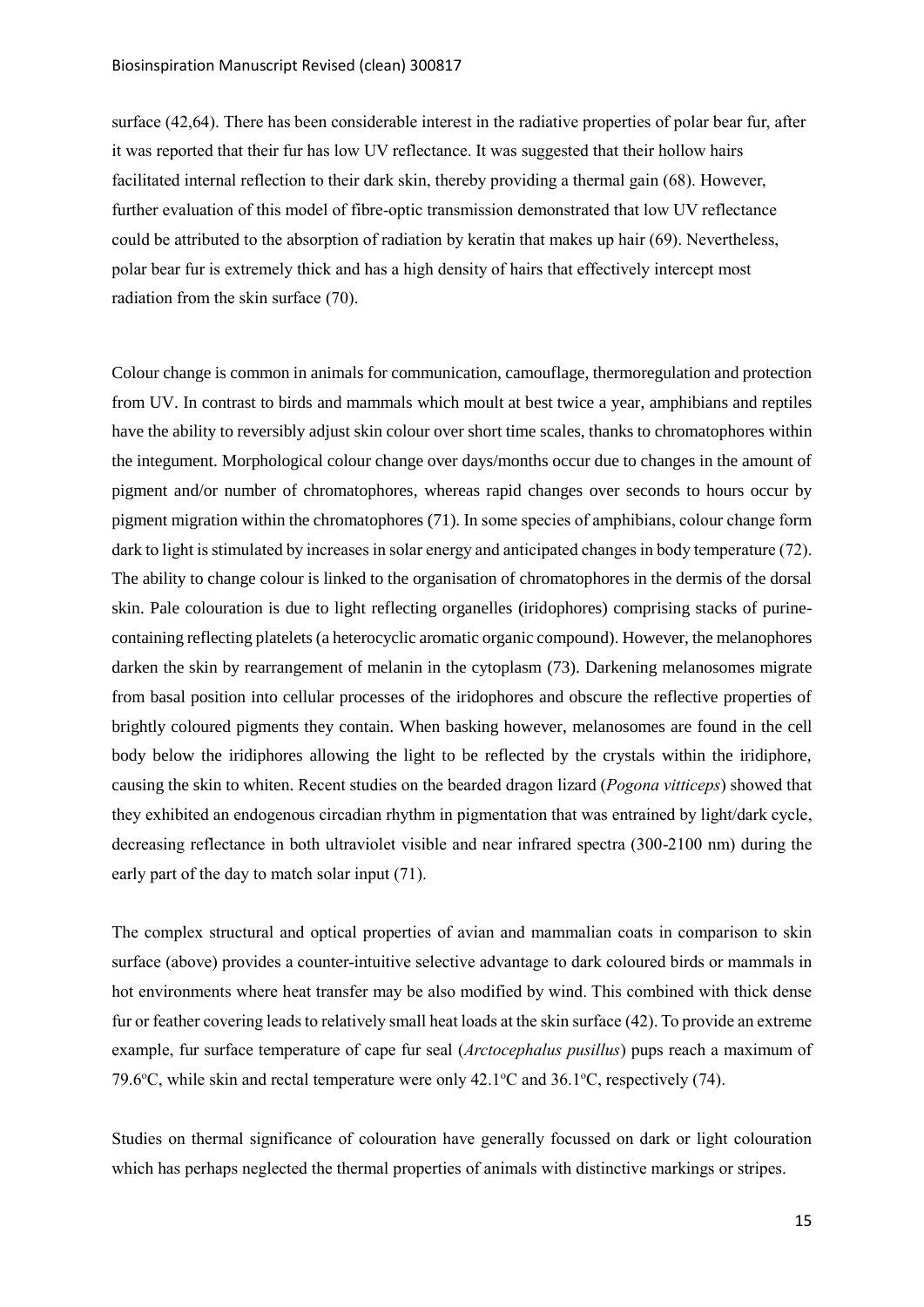The adaptive significance of stripes in zebras may originate from social cohesion, predation evasion, avoidance of biting flies and/or thermoregulation (75,76). The black and white stripes have even been predicted to enhance heat loss through the formation of convection eddies under sun exposure, but this has not yet been proved by empirical measurements.

# <span id="page-16-0"></span>**4. Physiology**

## <span id="page-16-1"></span>*4.1. Thermo-conformers and thermo-regulators*

Vertebrate physiology can be broadly classified by stability in body temperature and source of body heat (figure 1). Ectotherms are thermo-conformers, i.e. their body temperature changes with environmental temperature. Ectotherm implies a reduced level of thermoregulation, as metabolism is driven by the thermal environment, whereby animals passively acquire their heat from the environment (e.g. by basking). It is only when they are warm enough that they can begin to undertake biological functions, such as foraging or mating. Actually, ectothermy is an ancestral state, still the prevailing thermoregulation system in invertebrates and earliest evolved classes of vertebrates including fish, amphibians and reptiles (77,78).

Endotherms are thermo-regulators: they produce heat (through their metabolism) to maintain a high and relatively constant (homeothermic) body temperature. Normal core temperature ranges from 34 to 44<sup>o</sup>C in birds, depending on species. Core temperature in mammals is usually maintained around 36- 38 $\degree$ C but can be as low as 30  $\degree$ C in the monotremes (platypus and echidnas) and as high as 40 $\degree$ C in some groups. However, many endotherms are regionally or temporally heterothermic, with variable endothermic heat production and body temperature (79). The major benefit of endothermy is that it allows the uncoupling of internal thermal needs for maximal biological performance from external constraints, and particularly thermal constraints. It also permits permanent maintenance of high brain temperature for maximal cognitive performance (and therefore, integrated control of homeostasis) year-round.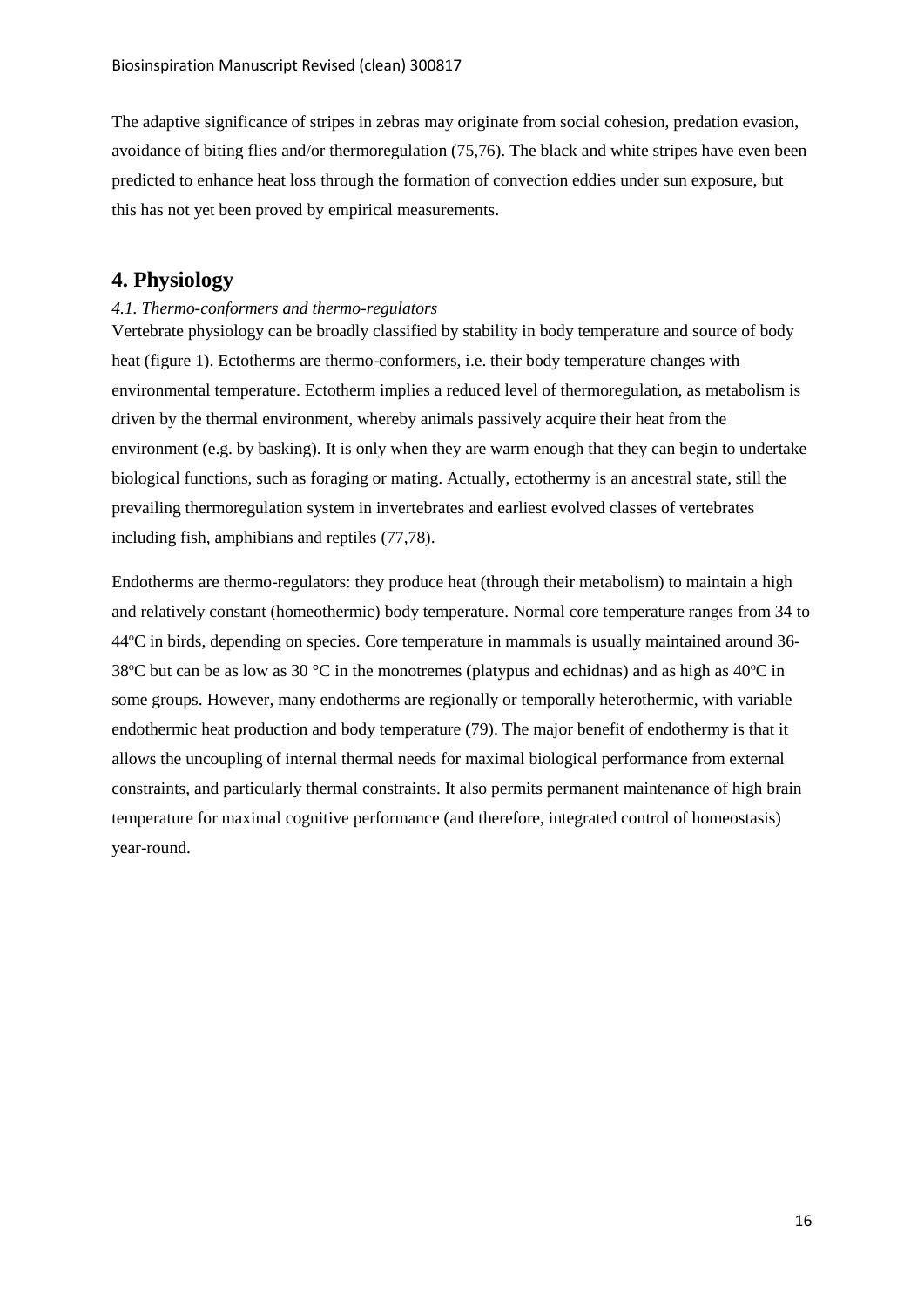

Figure 1. Classification of body temperature regulation and source of body heat in animals. Graphs show the relationship between body temperature,  $T_b$  and metabolic rate, MR with air temperature,  $T_a$ for endo and ectothermic animals. Copyright (7).

One important challenge in applying animal models to the human environment is addressing the concept of 'thermal comfort' described as "the condition of mind that expresses satisfaction with the thermal environment (ANSI/ASHRAE Standard 55)" (80) . This is based on thermal aspects of a building that determine physical and psychological perception of temperature and energy exchange that are influenced by metabolic rate, clothing insulation, air temperature, radiant temperature, air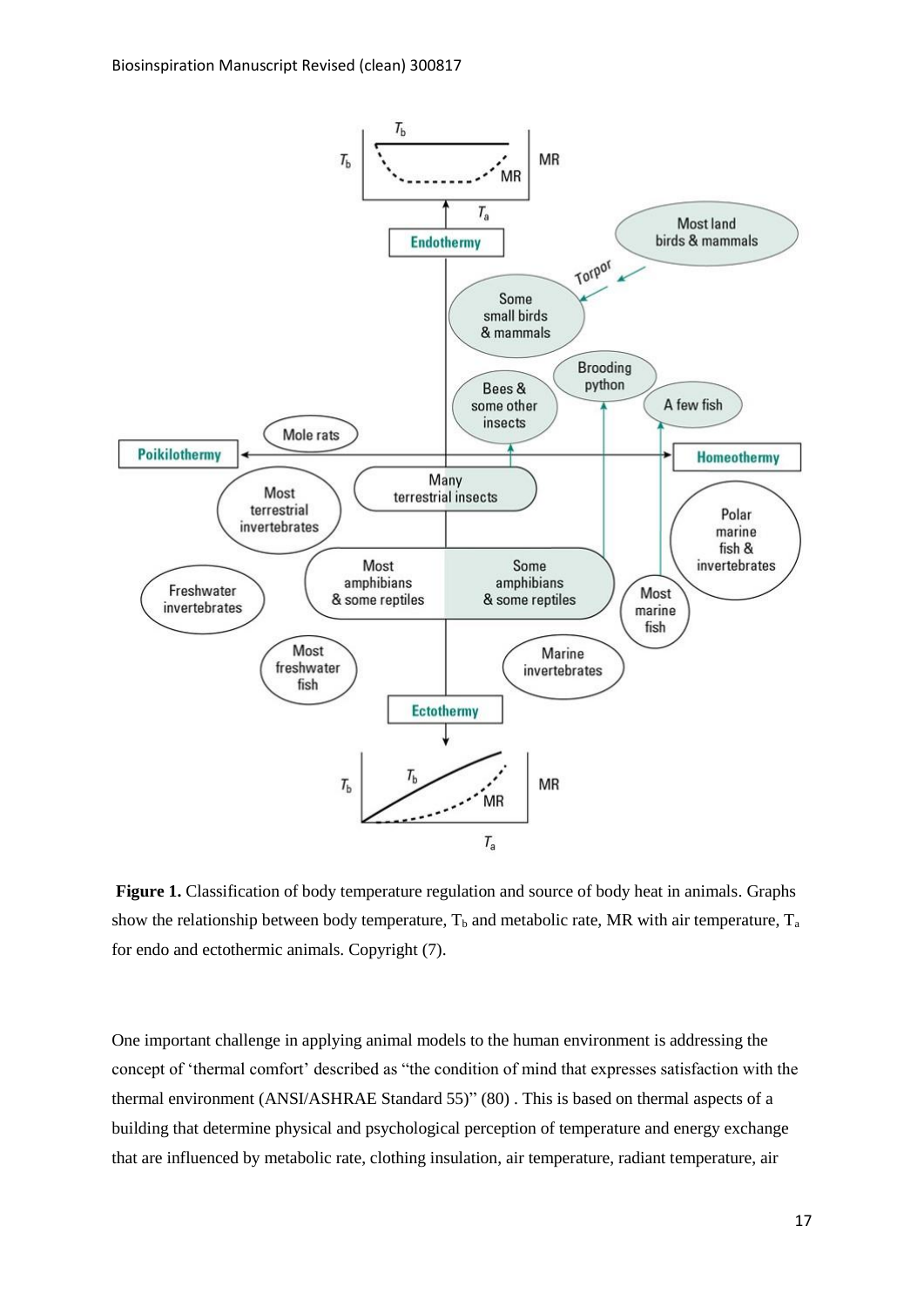speed and relative humidity (81,82). For ectotherms this could be equated with preferred body temperature, which is generally close to the "optimal" temperature for many physiological processes but this preferred temperature may be different for different activities. Thermo-preferences have been reported for endotherms, largely in the context of laboratory studies (83). Often 'thermal comfort' for endotherms is regarded as synonymous with 'thermal neutrality': the range of environmental temperatures over which metabolic rate and therefore heat production does not change (84). An alternative approach is to derive a thermal index, the operative environmental temperature that combines microclimate (temperature, radiation, wind) with properties of an organism (size, shape, posture). This index indicates if the organism, given its current temperature, will gain or lose heat in that microenvironment (85).

#### <span id="page-18-0"></span>*4.2. Control theory applied to temperature regulation in animals*

Control theory as used in engineering provides a framework for understanding temperature regulation in animals (86,87). On this basis, the regulated variable is body temperature and temperature sensors throughout the body generate neural signals to a controller which is then compared to a reference signal or set-point (Fig. 2). The difference between body temperature and the set-point represents a load error which drive effector mechanisms for heat production or heat loss. Effector responses act in a direction opposite to the load error and therefore control it, typically by negative feedback. In this way, changes in heat production and heat loss are also proportional to the load error generated.

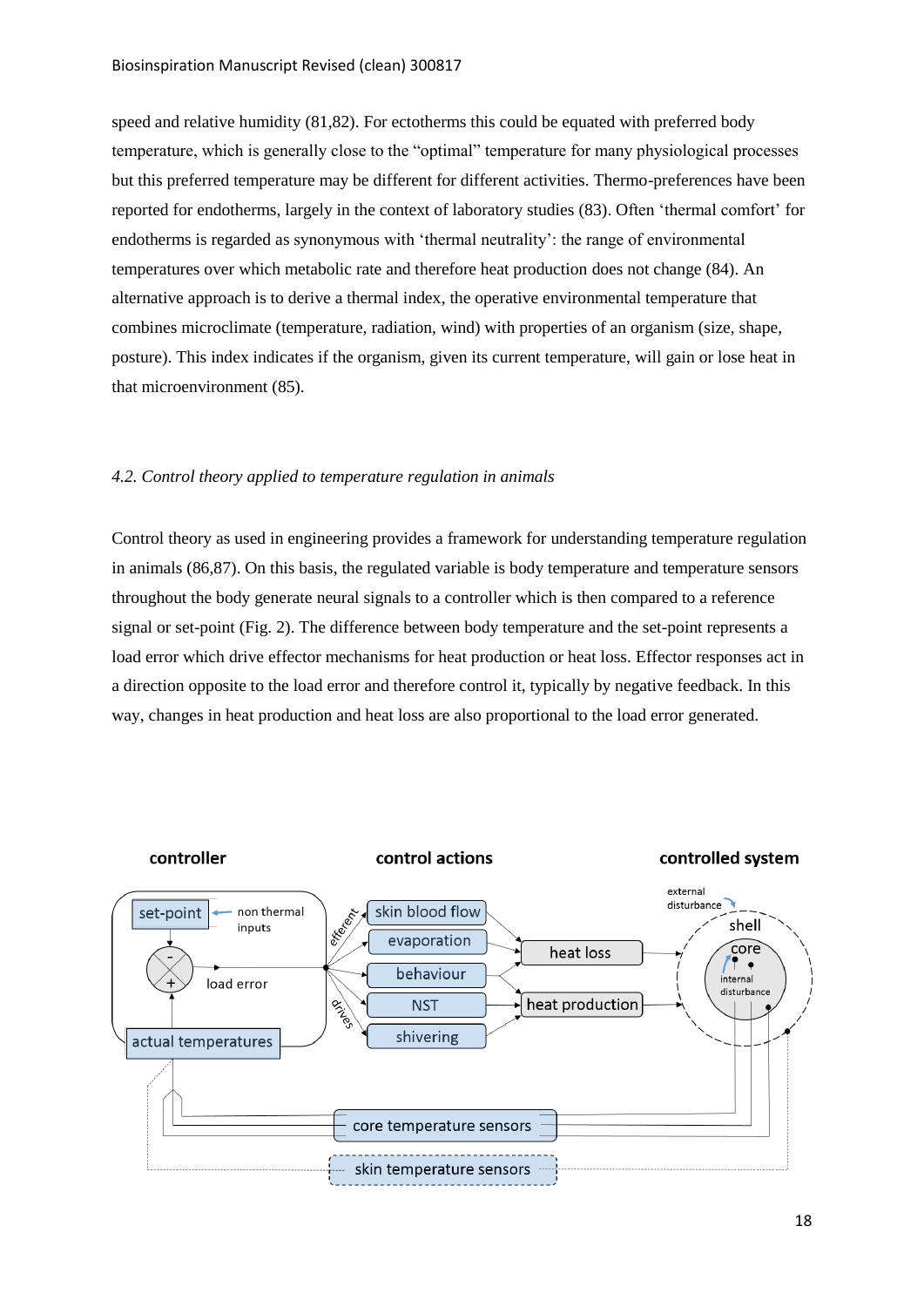Fig 2. Animal thermoregulatory system according to control theory showing regulated body temperature. Core body temperature is influenced by internal disturbances (e.g. waste heat from exercise or digestion) while external disturbances (e.g. cold or hot exposure) act primarily on the skin temperature (body shell). The actual temperature signal received by the controller is determined mainly from temperature sensation in the core (principally in the central nervous system) but also from skin temperature sensors. The difference between actual temperatures integrated throughout the body and the set-point generate a load error driving effector mechanisms in the animal (skin blood flow, evaporation, behaviour, non-shivering thermogenesis (NST) and shivering) by negative feedback. These mechanisms control heat loss or heat production to maintain a stable core temperature. Redrawn from (87).

Endotherms generally have relatively stable internal or core temperature in comparison with variable skin temperature (88). The regulated body temperature is therefore an internal temperature but it may also be an integrated temperature from different body regions. The function of the controller is to link afferent signals from temperature sensors with efferent drives to multiple effector mechanisms through the central nervous system (CNS). The preoptic anterior hypothalamus (POAH) of the brain appears to function as the main controller, in addition to some other CNS regions. Temperature sensors are not restricted to the CNS. They are found in the intestine, abdomen, skeleteal muscles and trunk (87). However, all thermoregulatory effector mechanisms may be activated or inhibited by skin temperature changes. Cold and warm thermoreceptors are found in the skin corresponding to sensation of cooling or heating. These have different dynamic properties: cold receptors respond to rapid drops in skin temperature with short lasting rise in activity, while warm receptors overshoot during warming and demonstrate transient inhibition while cooling quickly (86).

Sensation of temperature is dependent on both the absolute level of skin temperature but also on the extent and rate of change of temperature. For animals with fur and feather insulation behavioural changes may be determined by the rate of change in skin temperature of bare skin areas. For skin temperature to active/inactive effector mechanisms, skin temperature must exceed an effector specific threshold. These thresholds are strongly defined by the extent of external insulation, such that for well insulated animals a drop in skin temperature of  $1^{\circ}$ C may initiate shivering while for a bare skinned animal such as a pig, shivering still does not occur when absolute skin temperature is as low as  $10^{\circ}$ C (89,90). Temperature changes of localised and small skin regions can activate effector mechanisms. For example in humans, changes in face temperature produce a three fold difference in sweating rate compared to a similar sized region of thigh (91). Small changes of body core temperature can however produce large effector responses that are independent of skin temperature. For most free living animals core and skin temperature interact to influence effector mechanisms such as heat production, evaporative water loss and behavioural thermoregulation (Fig. 2).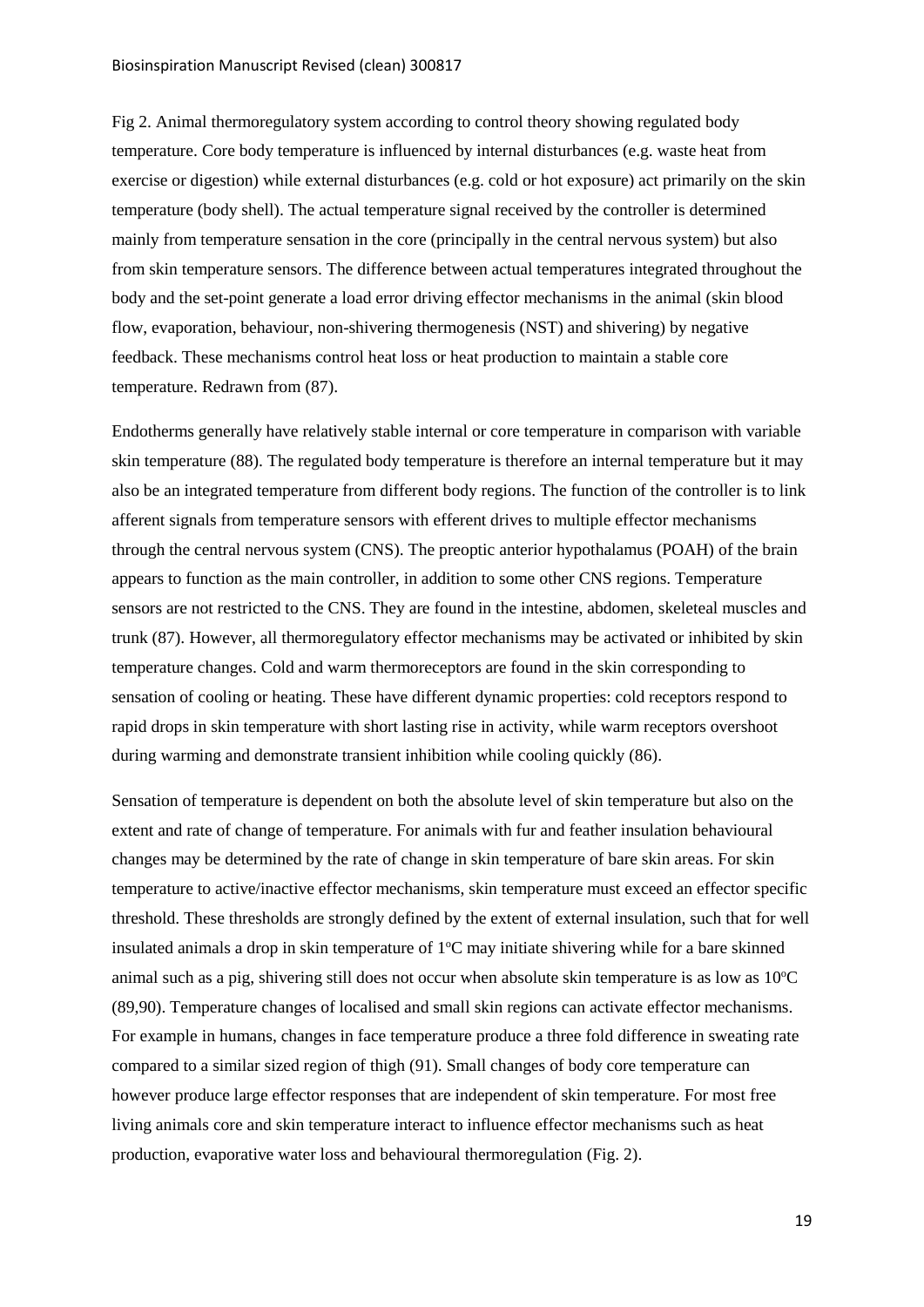### <span id="page-20-0"></span>*4.3. Heat exchangers and heat sinks*

Heat produced within the body is distributed by blood flow and through conduction from core to shell. In the cold, there is minimal flow of blood to the skin surface. Vertebrates have direct connections between arteries and veins controlled by valves (known as arteriovenous anastomoses, AVAs) that prevent blood from flowing to the fine blood vessels (capillaries) close to the skin surface (7). In contrast, in the heat or when animals are active, peripheral blood vessels (arterioles) dilate, AVAs allowing blood flow to the periphery. This system is particularly important in marine mammals where the heat exchange shunt vessels are located beneath the blubber layer, allowing blood to bypass insulation when heat dissipation is required, or to restrict blood flow to the surface for heat conservation (28). Heat distribution within the body is also facilitated by counter current heat exchangers that are found in the body extremities such as limbs, ears, or tails and beaks in birds that are particularly well developed in cold adapted species (92). In this case, warm arterial blood runs parallel to venous returning blood to the core. This system may function together with vasomotor control resulting in regional heterothermy of the body. Species such as antelope and deer have effective heat exchange systems to regulate brain temperature when excessive heat is produced during exercise (7). However, more recent measurements on free-living animals have questioned the accepted view that brain cooling is a response to high body temperature, at least under moderate heat loads (93).

Vertebrates have the ability to precisely regulate skin surface temperature by vasoconstriction and dilation of peripheral blood vessels. However, certain regions of the body have particularly well developed capillary networks, often on bare skin. These act as highly efficient 'thermal windows': when 'open' (vasodilated) they are used to dissipate excessive heat and when 'closed' (vasoconstricted) minimize heat loss. Their main function maximizes dissipation of excessive heat. e.g. the large external ears (pinnae) of elephants (94). However, these are not necessary confined to particular appendages but may also occur as isolated 'hot spots' across the body (e.g. seals) that increase heat loss by convection or evaporation from a wet pelage (95). Heat exchangers may potentially function to maximize solar heat gain. However, the extent to which 'thermal windows' are used by endotherms for heat gain is less well known than for ectotherms where rewarming by basking is common (96).

Animals thermoregulate principally by passive latent heat loss through skin and by respiratory latent heat loss from lungs, which may be facilitated by panting (mammals) or vibration of the throat (gular flutter) in birds. Evaporative water loss at high temperatures occurs from sweating or may be enhanced by wetting of fur/feathers from bathing etc. In cold climates, water can only be replenished by drinking cold water or ingesting snow which costs energy along with latent heat loss from the respiratory tract. For example, in reindeer latent heat and water loss is minimized by counter current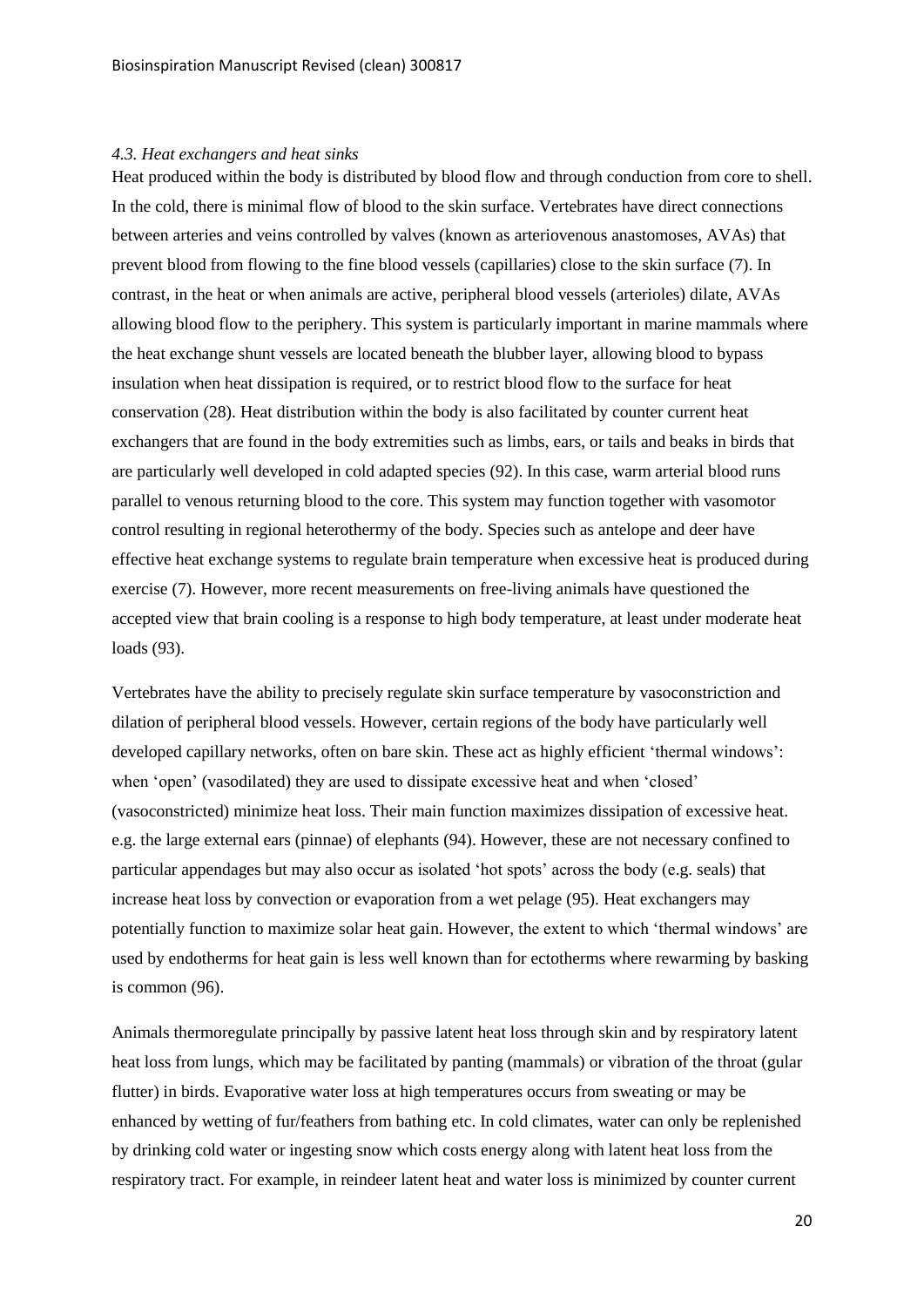heat exchange in the nasal cavity (92). The cavity contains an elaborate system of scrolled structures (conchae), which have a highly vascularized mucosal layer. Inhaled air becomes warmed and saturated *en route* to the lungs. This process cools the mucosa and when air is returned from the lungs the warm humid air flows down a temperature gradient, allowing cooling and water condensation resulting in expiration of cold and dry air. This system is also seen in seals, with previous studies on grey seals (*Halichoerus grypus*) showing that more than 60% of heat and 80% of water added to inspired air is recovered at  $-20^{\circ}$ C, saving 10-30% of total water flux for the animal (97,98).

## <span id="page-21-0"></span>*4.4. Thermal flexibility: the best of endo and ectothermy*

Most environments do not remain constant over time and therefore animals must cope with a range of conditions that vary across days, months and years. Thermal acclimation in endotherms are responses to compensate for changes in resource availability and the thermal environment. Many of these may be gradual daily, monthly or annual adjustments to behaviour, morphology, physiology or biochemistry (7).

Endotherms respond to changes in the thermal environment in multiple ways, involving initial behavioural (e.g. posture, activity or migration) and physical adjustments to alter their energy balance (insulation and energy storage). However, many vertebrates also respond to seasonal changes in climate or food availability by decreasing their metabolic rate (energy use) and down regulating body temperature. Metabolic rate and body temperature are controlled by endogenous signals entrained to the photoperiod (day length) and fine-tuned according to climatic conditions (99,100). Most endotherms show daily changes in body temperature entrained to the light-dark cycle with diurnally active species generally having lower body temperature at night and for nocturnal species lower body temperature during the day.

There are generally four recognisable temperature control patterns in endotherms with progressively greater decreases in body temperature between activity and rest: strict homeothermy, daily heterothermy, daily torpor and hibernation. Many species, including humans show small decreases in body temperature related to rest/sleep-activity patterns. This confers only small energy savings when animals are inactive. However, some species use shallow heterothermia to cope with cold winter conditions. Large endotherms use hypometabolism as an over-wintering strategy and peripheral cooling may be the mechanism by which down regulation of resting metabolic rate occurs. For example, in red deer (*Cervus elaphus)* heart rate (as a measure of metabolic rate) has been shown to be endogenously down regulated in winter. Rumen temperature (as measure of core temperature) on average decreased by 0.5<sup>o</sup>C in winter and was correlated with seasonal and periodic variation in heart rate, supporting the hypothesis that lowered body temperature controlled by peripheral cooling is also an important mechanism by which large mammals achieve hypometabolism during food shortage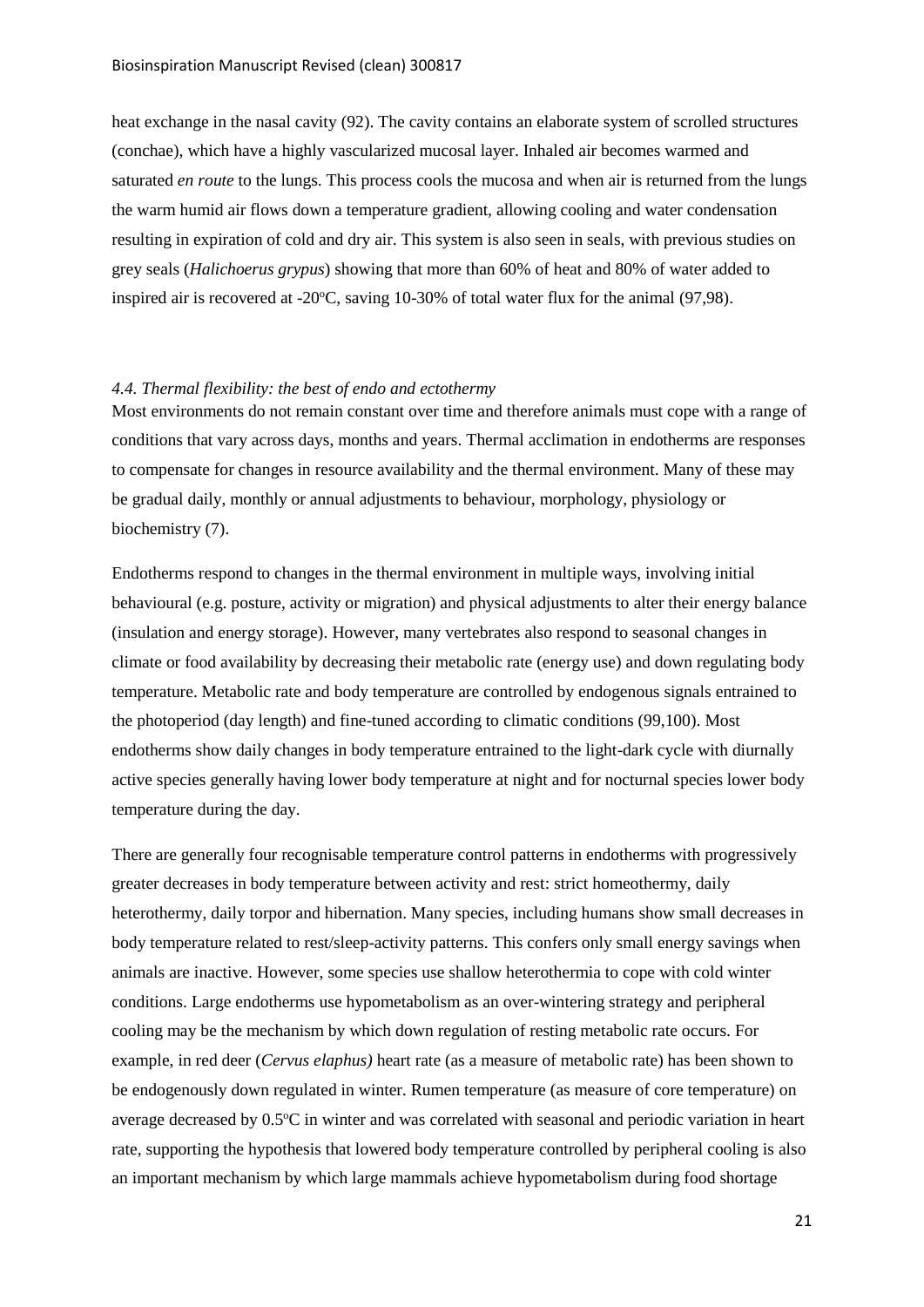(101). It appears that a reduction in basal metabolic rate and the set point of core body temperature are both required to achieve an overall decrease in thermoregulatory costs in cold temperatures (99).

Pronounced patterns of heterothermy in endotherms are characterized traditionally as two different types of hypometabolic states associated with low body temperature: daily torpor lasting less than 24 hours and followed by foraging activity, and hibernation with periods of torpor occurring over consecutive days to several weeks where animals do not usually forage but rely on food caches or body energy stores. Heterothermic birds and mammals are small  $(< 1 \text{ kg}$ ; apart from bears) and hibernators are larger and found at higher latitudes (or altitude) compared to most daily heterotherms. Basically, it seems that heterotherms are endotherms that evolved in environments where energetic constraints are too strong to be compensated by usual adaptations: they are too small to store internally the sufficient amount of energy, and their small size (high surface/volume ratio) means that they passively lose considerable amounts of heat. Heterothermic bouts are on average >25 times longer, and minimum body temperatures  $\sim 13^{\circ}$ C lower in hibernators (102). However, in energy saving terms the minimum torpor metabolic rate of  $\sim$ 35% of basal metabolic rate (BMR) in daily heterotherms compares with only 6% of BMR in hibernators, indicating the much greater energetic efficiency of hibernation over daily torpor. Daily heterotherms use circadian system to control timing of torpor which allows foraging to continue following torpor bouts. In contrast, hibernators are 'uncoupled' from circadian control to facilitate long duration periods of low metabolism; but they maintain a circa-annual clock, that is necessary to time the termination of the hibernation period, and emergence from the winter burrow (or den), in absence of direct cues about the exterior environmental conditions. Interstingly, in the transition between summer and winter, hibernators have a period when they are daily heterotherms: they use torpor facultatively, flexibly, on a daily basis, depending on current needs /environmental constraints. It also seems that there is a need for a period of acclimation of the organism, when torpor is progressively used for longer periods of time, and increasingly lower body temperature (103).

Hibernation is an obvious seasonal adaptation of small mammals and birds to cold (or dry) climates, with predictable, long periods of low temperatures and/or drought. It is characterized by prolonged periods of inactivity and down regulation of metabolism and body temperature. Therefore, suitable animal models for seasonal cold temperate climates may be better found amongst species that remain active during winter and are able to maintain energy use and control body temperature within set limits. Studies of species that are adapted to cold winter conditions may reveal obvious annual patterns in body temperature and energy use that provide a basis for seasonal adaptive control of temperature and energy use by buildings. New technology that records body temperature and energy expenditure has provided an annual picture of the dynamics of thermoregulation (104). In cold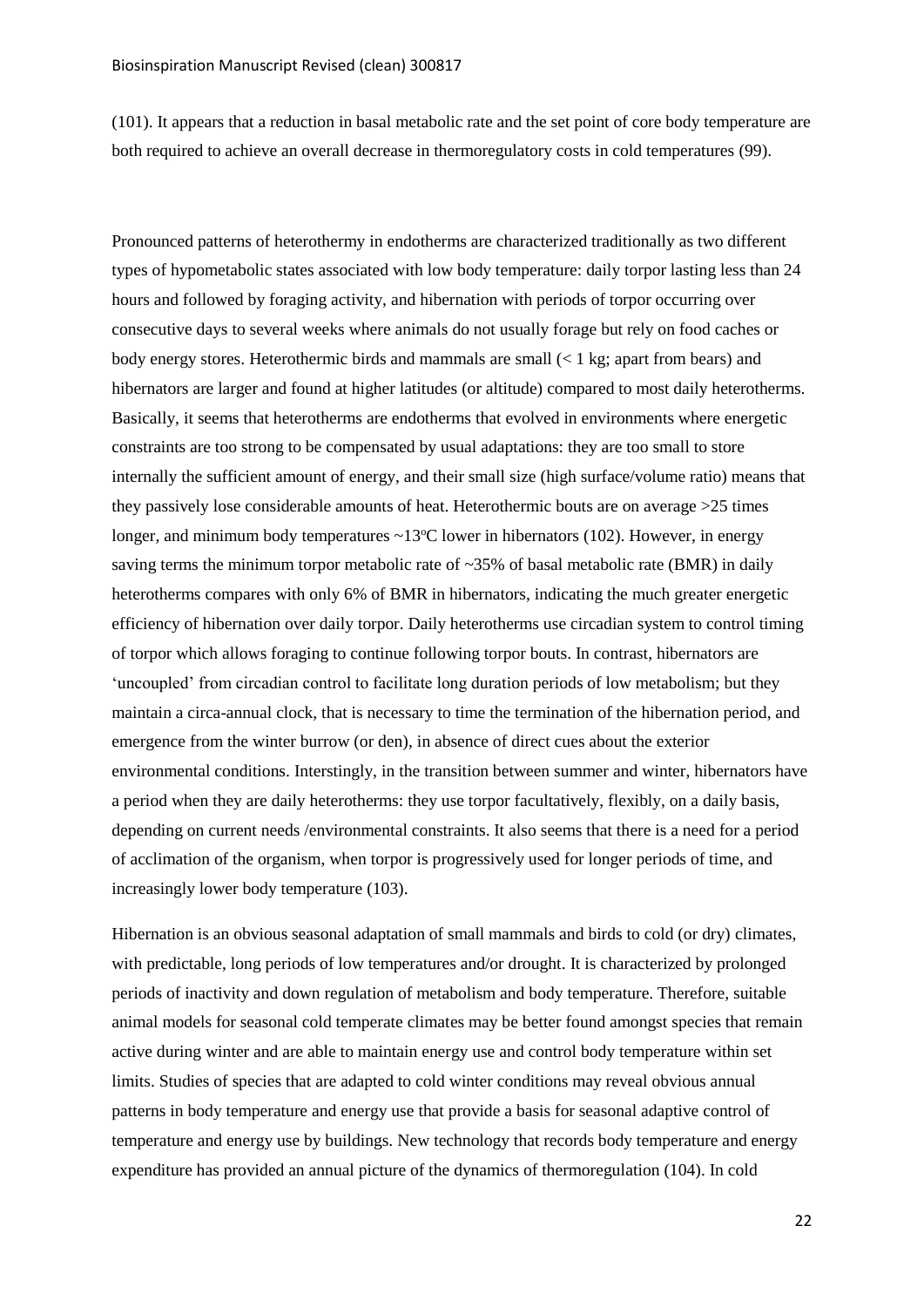environments small diurnally active birds exhibiting rest-phase hypothermia during winter indicate an energy saving strategy for animals that are inactive at night (105). Nocturnal body temperature reaches a minimum in mid-winter corresponding to the period of reduced day length. However, body temperature also varied according to air temperature suggesting that environmental stochasticity fine tunes energy use. Daily heterothermia and torpor are physiological mechanisms that provide considerable energy savings for animals in cold climates. This combination of thermal adaptations may therefore be a useful model to explore energy savings for cold seasonal climates.

Applicable animal models that may provide insights into thermal aspects of building design for warm climates may come from large desert dwelling mammals that tolerate extreme heat during the day and cool conditions at night. The key adaptive feature of these species is a thermoregulatory system based on dry (non-evaporative) heat exchange facilitated by daily heterothermia. The most striking pattern of this is seen amongst camels. For example in the Arabian camel (*Camelus dromedaries*) during dehydration and heat stress, the amplitude of the daily body temperature rhythm in rectal temperature exceeded 6°C (6). More recent studies have shown that after a prolonged period of dehydration when exposed to air temperatures of 38–46°C in the day and 20–25°C at night, the amplitude of the core body temperature rhythm averaged  $3.8^{\circ}$ C (average minimum 35.4 $^{\circ}$ C in morning and maximum 39.2 $^{\circ}$ C in the evening) (106). By allowing body temperature to rise during the day the gradient in temperature between body and environment is minimized reducing thermal gain. The 'stored' heat offsets nocturnal heat loss, resulting in a minimum body temperature in the early morning. Camels also show morphological adaptations to cope with high solar gains. They possess thick fur on their dorsal surface and most adipose stores are distributed, particularly in the dorsal hump (24). Fur is less thick on flanks and legs which may enhance heat loss from these regions. The overall body shape may also be adaption that minimizes solar gain. Small nocturnal heterotherms living in the tropics may also be useful models for understanding how patterns of heterothermia result in reduced energy costs during the dry season. There is considerable variation in patterns of heterothermia between and within species. For example, in grey mouse lemurs (*Microcebus murinus*), energy savings (decreased metabolic rate) resulting from torpor are proportional to torpor depth (minimum temperature) and torpor duration. These increase with decreasing air temperature, indicating that colder conditions can increase energy savings in these facultative thermoconformers (107).

## <span id="page-23-0"></span>**5. Behaviour**

## <span id="page-23-1"></span>*5.1. Behavioural thermoregulation*

Behavioural and ecological factors allow endotherms to adapt to different climates and these are actually more important than an animal's metabolic characteristics (108). For species that are unable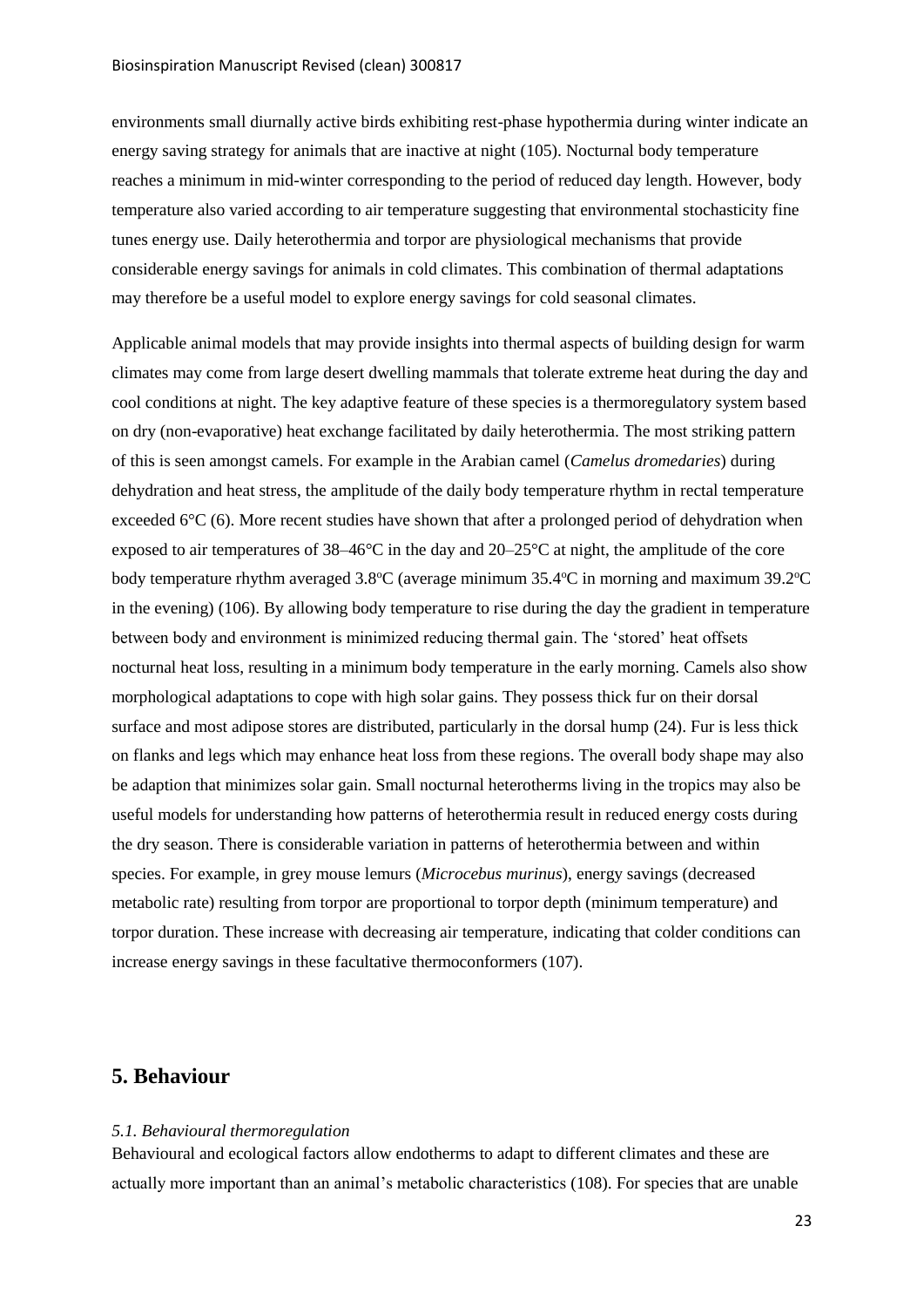to avoid unfavourable thermal conditions by migration, there is a great diversity of behavioural adaptations for thermoregulation that reduce energy costs (see detailed review in (83)). These may be best described broadly as 'individual' or 'group' strategies. Individually, animals may change their posture to reduce their surface to volume ratio and increase effective insulative layer by adopting hunched or 'ball-like' postures such as that seen in small birds or rodents. Similarly, animals may bask to allow passive warming or change posture or position to facilitate convective cooling from wind or seek water to cool by evaporation. Group behaviours such as huddling and/or nest sharing are principally used to reduce heat loss and decrease individual costs of heat production (109). These behaviours function by reducing exposed surface area to the environment, modifying microclimate and sharing metabolic heat. Examples are common amongst cold adapted species, the huddling behaviour of emperor penguins during the Antarctic winter is particularly effective in providing shelter from extreme winds, modifying microclimate of the huddle and minimising exposed surface area. In contrast, huddling is highly beneficial for young birds and mammals before insulation has developed, allowing them to minimize surface area and increase temperature of the sheltered and well insulated nest environment behaviours.

### <span id="page-24-0"></span>*5.2. Nest building*

Animals have the ability to construct structures that enhance thermal and ventilation properties of their nests. The most well-known nests in bioinspiration studies are termite mounds, that appear to promote cooling and gas exchange by some combination of enhanced convection due to heat derived from metabolism (termites and fungal colonies) and ventilation driven by vertical wind speed profiles (Bernoulli's principle) (94). Magnetic/compass termites (*Amitermes meridionalis*) endemic to northern Australia build wedge shape mounds many metres in height. They are composed of a hard outer shell (with connections between chambers) that is aligned with the north-south axis. This has been interpreted to provide a thermal function allowing early morning sun to warm the nest while the narrow width minimizes solar gain when the sun is overhead. Such explanations have however been questioned and there may be multiple environmental factors influencing mound shape and structure (111–113) . Indeed, recent measurements of air flow within mounds of the species (*Odontotermes obesus*) in S. Asia show that "a simple combination of geometry, heterogeneous thermal mass and porosity allows the mounds to use diurnal temperature oscillations for ventilation" (113). The outer structure of the mound containing 'flutlike conduits' rapidly heat up during the day relative to the internal 'chimneys' forcing air to move down the chimneys in a closed convection cell. The direction of flow is reversed at night as the exterior of the mound cools and these cyclic flows allow  $CO<sub>2</sub>$  to be flushed out and replenishment of air to the termite colony. Construction is also widespread amongst many ectotherms to maintain humidity within nests and cocoons. Silk produced by the hornet (*Vespa orientalis*) and several similar species also has thermoelectric properties (114). Measurements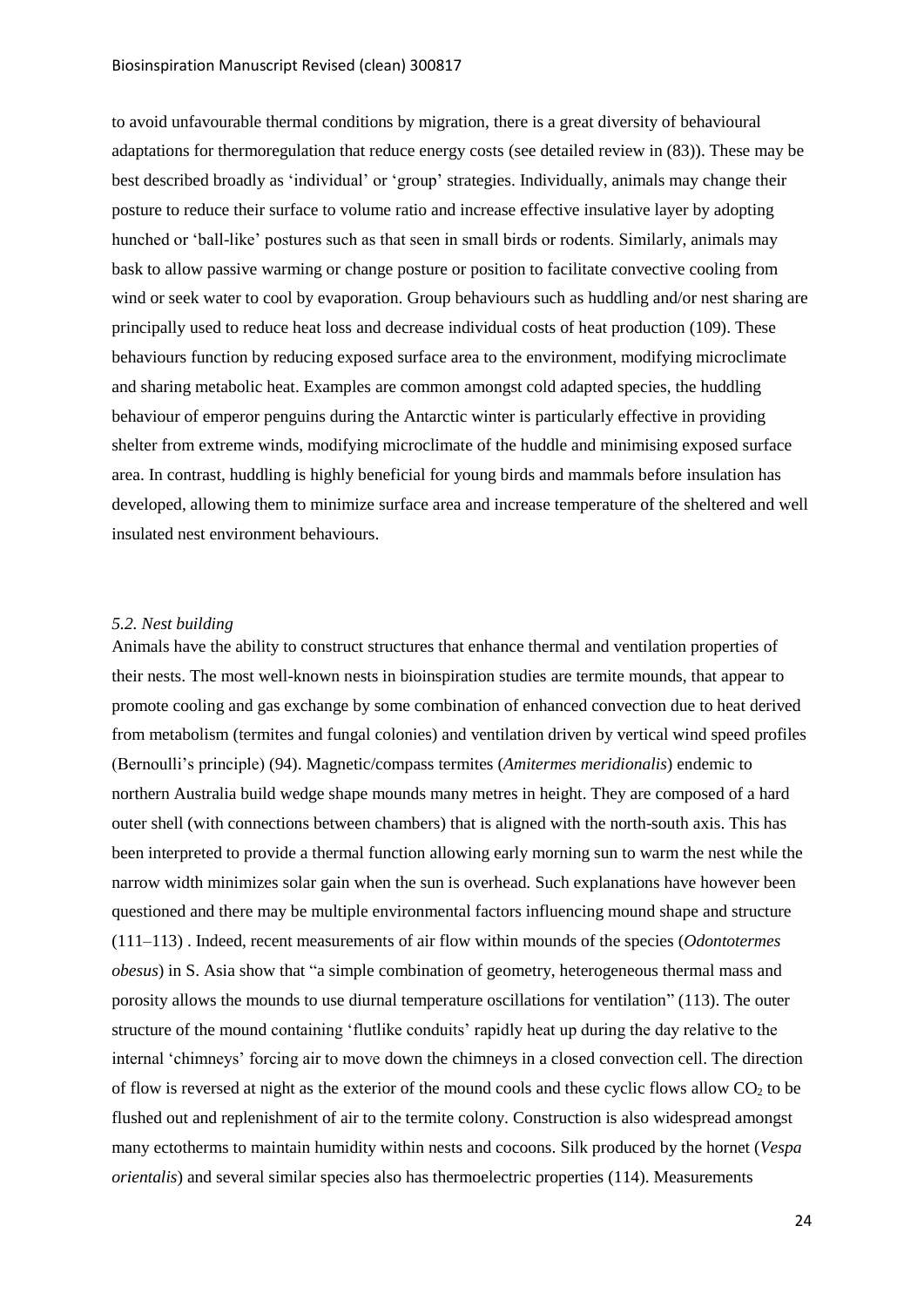undertaken on strips of hornet silk showed rises in electric charge when temperature increased from 20-33 $\degree$ C and at >90% relative humidity (115). In the warm daytime hours, hornet silk transports water, raising relative humidity, thus providing evaporation needed for nest thermoregulation and at night electric current and heat flows along the silk.

Amongst vertebrates, a variety of nests and dens are constructed underground to avoid either excessive heat or cold (as well as hiding from predators). These provide favourable microclimates and are insulated by collected material (116) or from snow (62,117). Maximising insulation has the potential to compromise ventilation. The paired and elevated entrances to burrows constructed by prairie dogs (*Cynomys* sp.) in arid zones of North America facilitates wind induced ventilation (118). Measurement of air flow and temperature within the burrow systems of small rodents shows that even at low wind speeds, the unpredictable penetration of eddies into a burrow through its openings can maintain  $CO<sub>2</sub>$  concentration within physiologically appropriate limits (119).

Avian nest construction is highly specialized, providing enhanced insulation in cold environments and protection from wind and rain. Successful nests are often associated with choice of suitable microclimates with regard to orientation to sun and shelter from wind and precipitation (120). Nesting materials are varied but in general feather down provides the best insulator while some grasses are relatively poor insulators (121). In general, the insulation properties of nests are poorer in warmer low latitudes and this may involve changes in morphology (wall thickness) and composition (dry grasses) (122). Many nests incorporate a variety of materials including mud, plant stems and branches to provide additional structural support. However, there are direct thermal benefits from choice of nest material. For example, in Australia, the malleefowl (*Leipoa ocellata*) constructs a large nest mound containing buried plant material that maintains incubation temperature from the heat of decomposing vegetation (123). Many birds also occupy man-made structures including customised nest boxes or buildings that provide favourable microclimates for nesting or roosting (124).

# <span id="page-25-0"></span>**6. Conclusion: translating animal models to buildings**

Translation from biology to engineering may be aided by heat transfer modelling that incorporates aspects of animal insulation, physiology and behaviour into heat transfer models for buildings (cf. suggestions of principles to be transferred in Table 1). Concentrating on function rather than biological characteristics *per se* may be most effective for biomimetics (125). Suitable models for seasonal cold temperate climates may be based on groups of organisms that remain active during winter and are able to control body temperature within set limits. These would incorporate temporal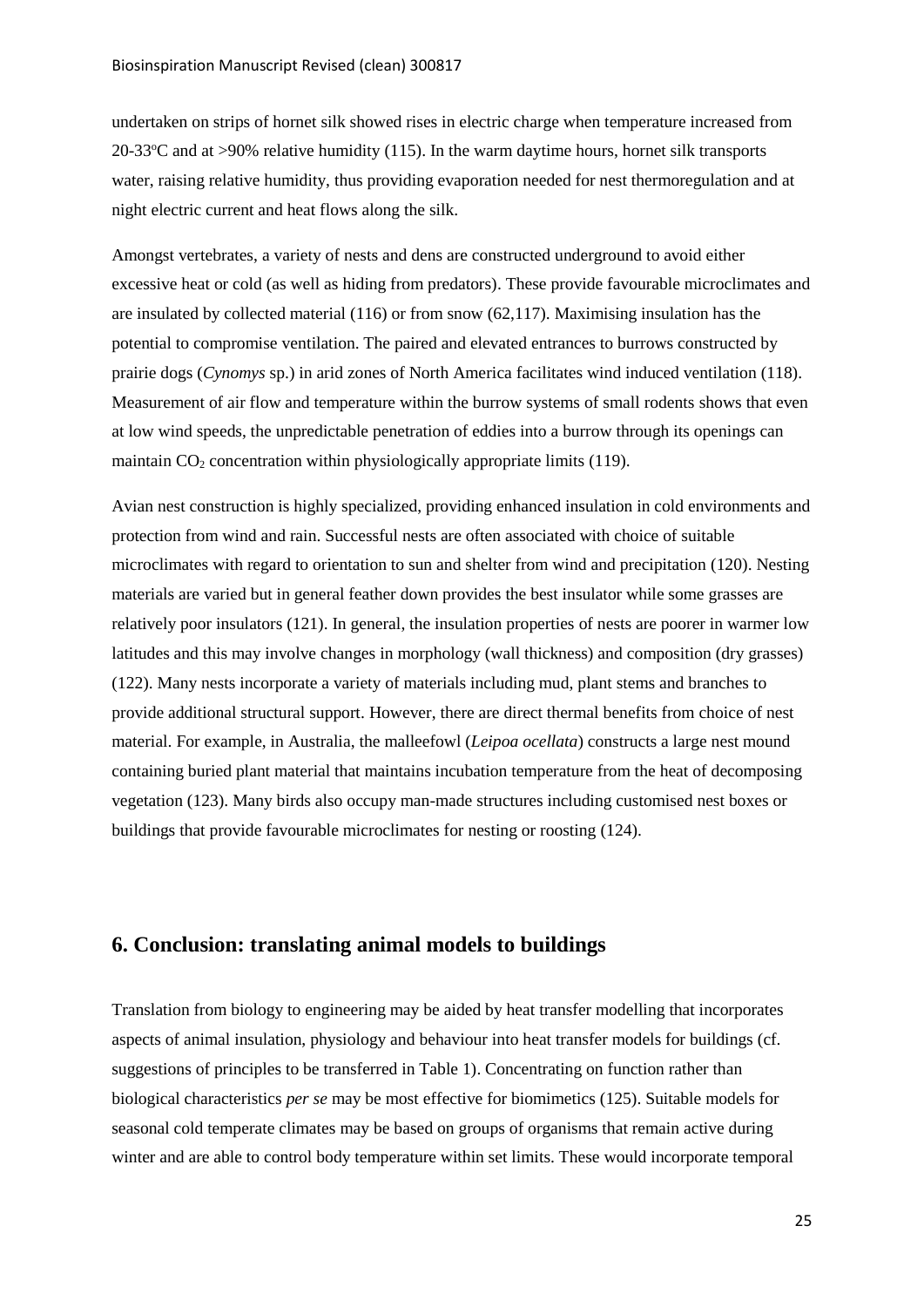changes in insulation and body temperature that provide a basis for seasonal adaptive control of temperature and energy use. Similarly, a range of strategies used by animals to manage solar heat gain through surface reflectivity and insulation combined with daily temperature changes driven by thermal inertia may provide solutions for buildings in hot climates. A number of incremental modelling steps could involve the following:

(1) Building a heat transfer model: the aim of the first modeling stage would be to develop a transient heat transfer model of a simple building type that is heated internally and exchanges heat with the environment. Characteristics of the building would be based on typical specifications for resistances and capacitances of materials and 24-hour simulation of solar radiation and environmental temperature. At this stage, the model could include temperature control features by incorporating daily requirements for building temperature analogous to circadian rhythms of body temperature in animals. Outputs from such a model would include internal temperature of the building and the total energy required to heat the building within set thermal comfort limits. (2) Simulating animal features: this modeling step would begin to incorporate a number of features considered to be analogous to animal thermoregulation. These could include for example (i) 'insulated core': an insulated zone within the building, (ii) 'spatial heterothermy': regional differences in temperature and heating between zones, (iii) 'core to shell blood flow': transfer of heat between zones depending on temperature within a zone and (iv) 'pilomotion/ventilation': to represent the bypass of an animal's external insulation to exchange heat rapidly with the exterior. At this stage the model would incorporate bioinspired features of insulation and physiological control of blood circulation and heat distribution. Each of these adaptations could be simulated to examaine their individual or combined contribution to energy use and thermal comfort. (3) Incorporating annual and geographical variation in climate: the models could be tested over a year using environmental data recorded in different geographical regions for the building type. At this stage it may be appropriate to incorporate behavioural aspects such as basking/shade seeking to change solar gain based on thermal comfort within the building. (4) Sensitivity analysis: this step would test the sensitivity of model outputs (temperature, thermal confort index and energy use) to changes in inertia, thermal resistances and other thermal characteristics of the given building type. (5) Design: The final stage of the exercise would be to determine how the most effective biomimetic features could be realised in terms of choice of structural materials or incorporation of control systems for heat management to the given building.

In summary, thermal adaptations that allow animals to cope with hot or cold climates are characterized by (i) structurally complex insulation that dynamically responds to changes in environmental conditions; (ii) sophisticated neural control and sensing systems; (iii) dynamic control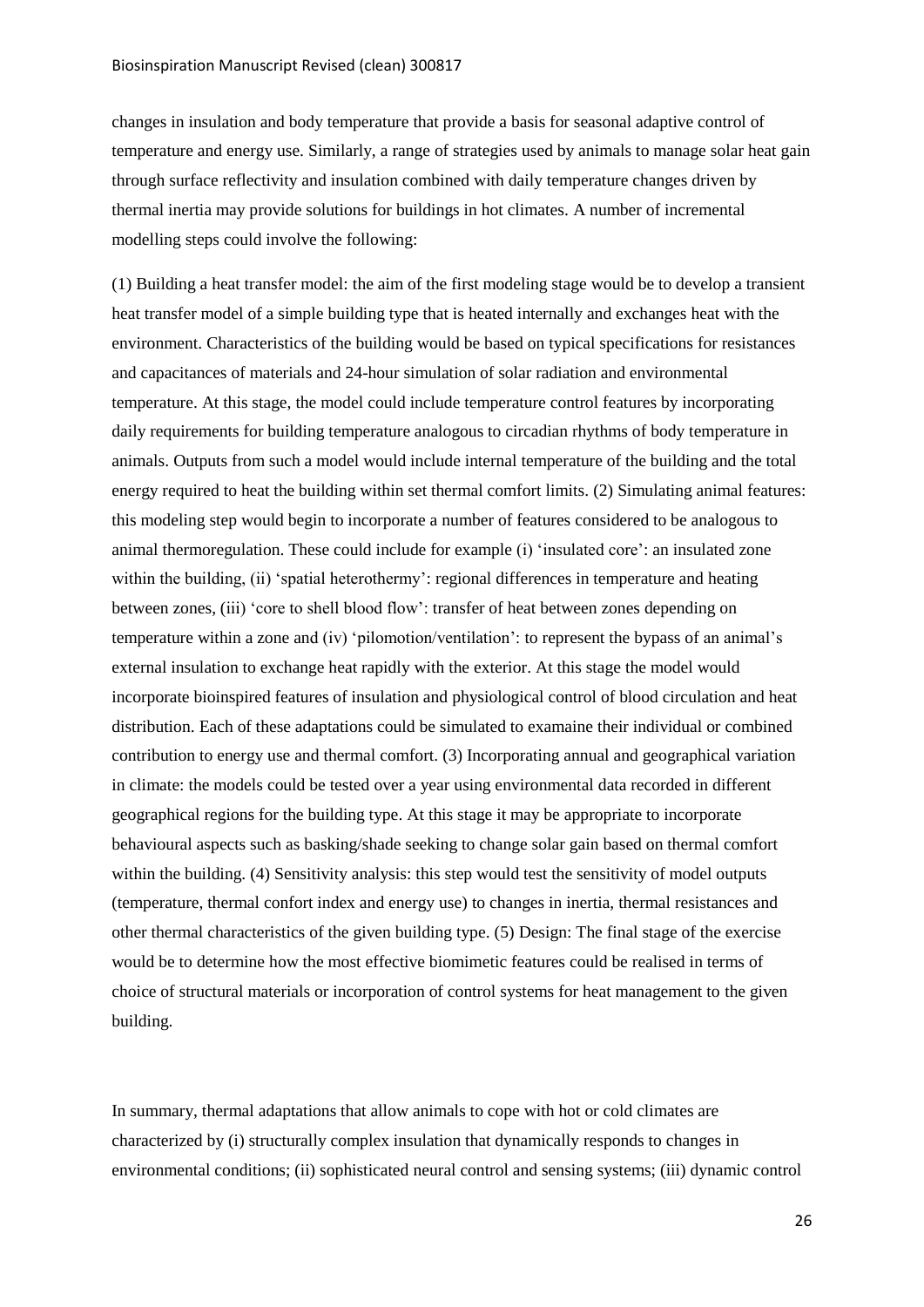of blood flow and circulation; (iv) flexible patterns of temperature control and heat production; and (v) highly responsive patterns of behaviour to avoid extra energy costs. Rather than seeking a particular species that best fits the building design, the alternative approach for bioinspiration would be to bring together the most efficient combination of biomaterials, physiological and behavioural mechanisms to explore optimal models for temperature control and energy management.

# <span id="page-27-0"></span>Acknowledgements

We thank Caroline Gilbert (École Nationale Vétérinaire, d'Alfort, UMR 7179 MECADEV) and Jeremy Terrien (MNHN, UMR 7179 MECADEV) for useful discussions on thermoregulation and to Mike Hansell (University of Glasgow) for sharing expertise on animal architecture. We are grateful to SGI (Rantigny), MECADEV (CNRS.MNHN) staff and MNHN (Brunoy) staff for supporting interdisciplinary cooperative work on this project. The work was funded by SGI / MNHN research contract #573-15.

# <span id="page-27-1"></span>References

- 1. Tao P, Shang W, Song C, Shen Q, Zhang F, Luo Z, et al. Bioinspired engineering of thermal materials. Adv Mater [Internet]. 2015;27:428–63. Available from: http://www.ncbi.nlm.nih.gov/pubmed/25270292
- 2. Engelhardt S, Sarsour J. Solar heat harvesting and transparent insulation in textile architecture inspired by polar bear fur. Energy Build [Internet]. Elsevier B.V.; 2015;103:96–106. Available from: http://linkinghub.elsevier.com/retrieve/pii/S0378778815300827
- 3. Badarnah L, Fernandez J. Morphological configurations inspired by nature for thermal insulation materials insulation materials. In: Proceedings of the International Association for Shell and Spatial Structures (IASS) Symposium 2015 Future Visions. Amsterdam; 2015.
- 4. Badarnah L. A biophysical framework of heat regulation strategies for the design of biomimetic building envelopes. Procedia Eng. Elsevier B.V.; 2015;118:1225–35.
- 5. McCafferty DJ, Gilbert C, Paterson W, Pomeroy PP, Thompson D, Currie JI, et al. Estimating metabolic heat loss in birds and mammals by combining infrared thermography with biophysical modelling. Comp Biochem Physiol - Part A Mol Integr Physiol [Internet]. In Press,. Available from: http://www.sciencedirect.com/science/article/B6VNH-51336DT-1/2/887ac0e07eb1b5540c2d986e7f4acdff
- 6. Schmidt-Nielsen K. Animal physiology: adaptation and environment. 4th ed. Cambridge: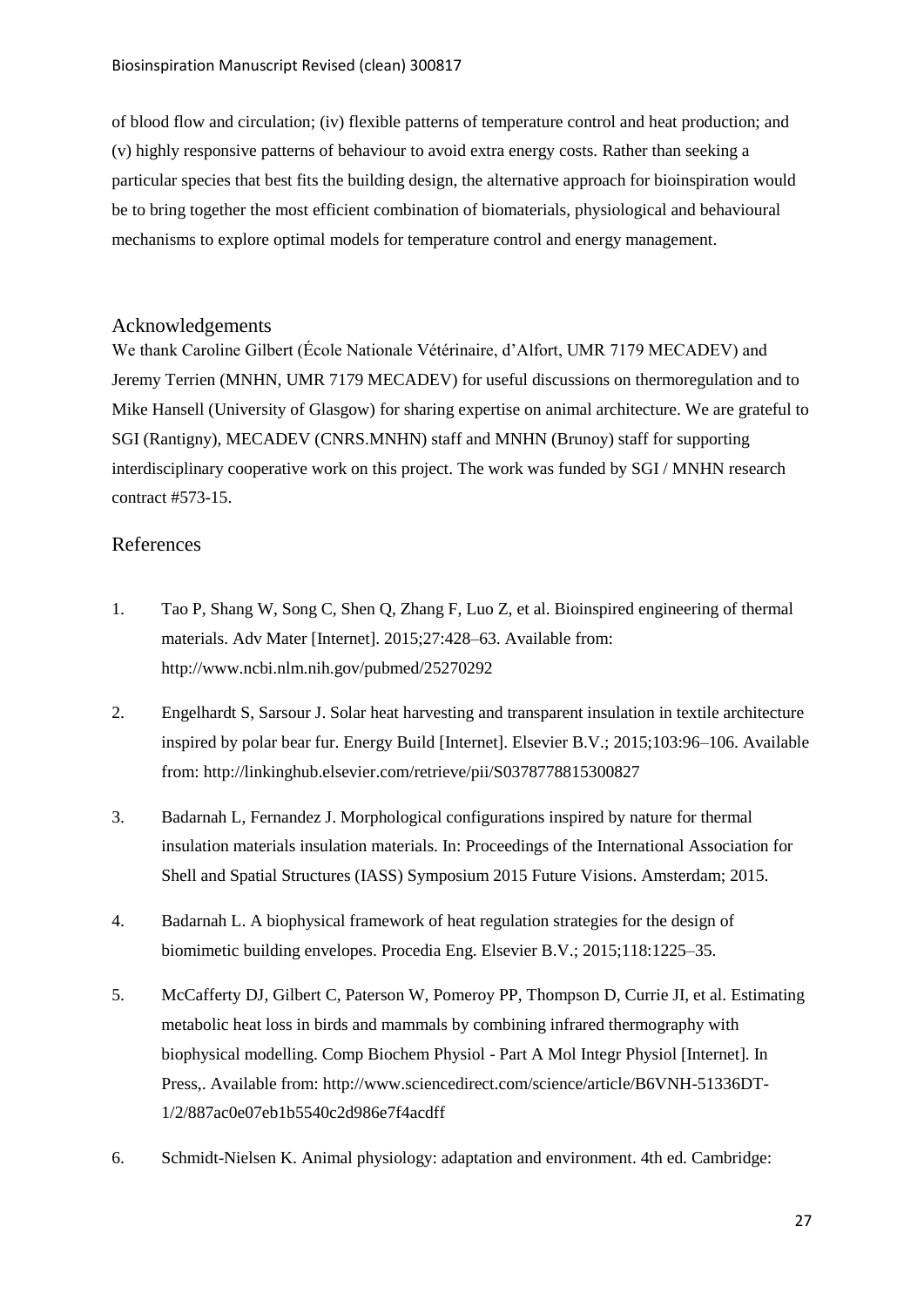Cambridge University Press; 1990. i-xii, 1-602.

- 7. Willmer P, Stone G, Johnston I. Environmental physiology of animals. Second. Oxford: Blackwell Publishing Ltd; 2005. 754 p.
- 8. Gates DM. Biophysical Ecology. Berlin: Springer Verlag; 1980.
- 9. Porter WP, Kearney M. Size, shape, and the thermal niche of endotherms. Proc Natl Acad Sci U S A. 2009;106 Suppl:19666-72.
- 10. Monteith JL, Unsworth MH. Principles of environmental physics. Vol. 2nd. London: Edward Arnold; 1990.
- 11. Lillywhite HB. Water relations of tetrapod integument. J Exp Biol [Internet]. 2006;209(Pt 2):202–26. Available from: http://www.ncbi.nlm.nih.gov/pubmed/16391344
- 12. Vance SJ, McDonald RE, Cooper A, Smith BO, Kennedy MW. The structure of latherin, a surfactant allergen protein from horse sweat and saliva. J R Soc Interface [Internet]. 2013;10(85):20130453. Available from: http://rsif.royalsocietypublishing.org/content/10/85/20130453.short
- 13. McDonald RE, Fleming RI, Beeley JG, Bovell DL, Lu JR, Zhao X, et al. Latherin: A surfactant protein of horse sweat and saliva. PLoS One. 2009;4(5):1–12.
- 14. Vincent J. Structural biomaterials. 3rd ed. Princeton: Princeton University Press; 2012. 228 p.
- 15. SGI. Products CWS 36 [Internet]. 2016 [cited 2016 Nov 28]. Available from: https://www.isover.co.uk/products/cws-36
- 16. Taylor JRE. Thermal insulation of the down and feathers of Pygoscelid penguin chicks and the unique properties of penguin feathers. Auk. 1986;103(1):160–8.
- 17. Dawson TTJTTJ, Maloney SSK, Mammalogy A. Fur versus feathers: the different roles of red kangaroo fur and emu feathers in thermoregulation in the Australian arid zone. Aust Mammal [Internet]. 2004;26:145–51. Available from: http://www.publish.csiro.au/?paper=AM04145
- 18. McCafferty DJ, Moncrieff JB, Taylor IR. The effect of wind speed and wetting on thermal resistance of the barn owl (Tyto alba). II: Coat resistance. J Therm Biol. 1997;22(4–5):265–73.
- 19. Dunkin RC, McLellan WA, Blum JE, Pabst DA. The ontogenetic changes in the thermal properties of blubber from Atlantic bottlenose dolphin Tursiops truncatus. J Exp Biol. 2005;208(Pt 8):1469–80.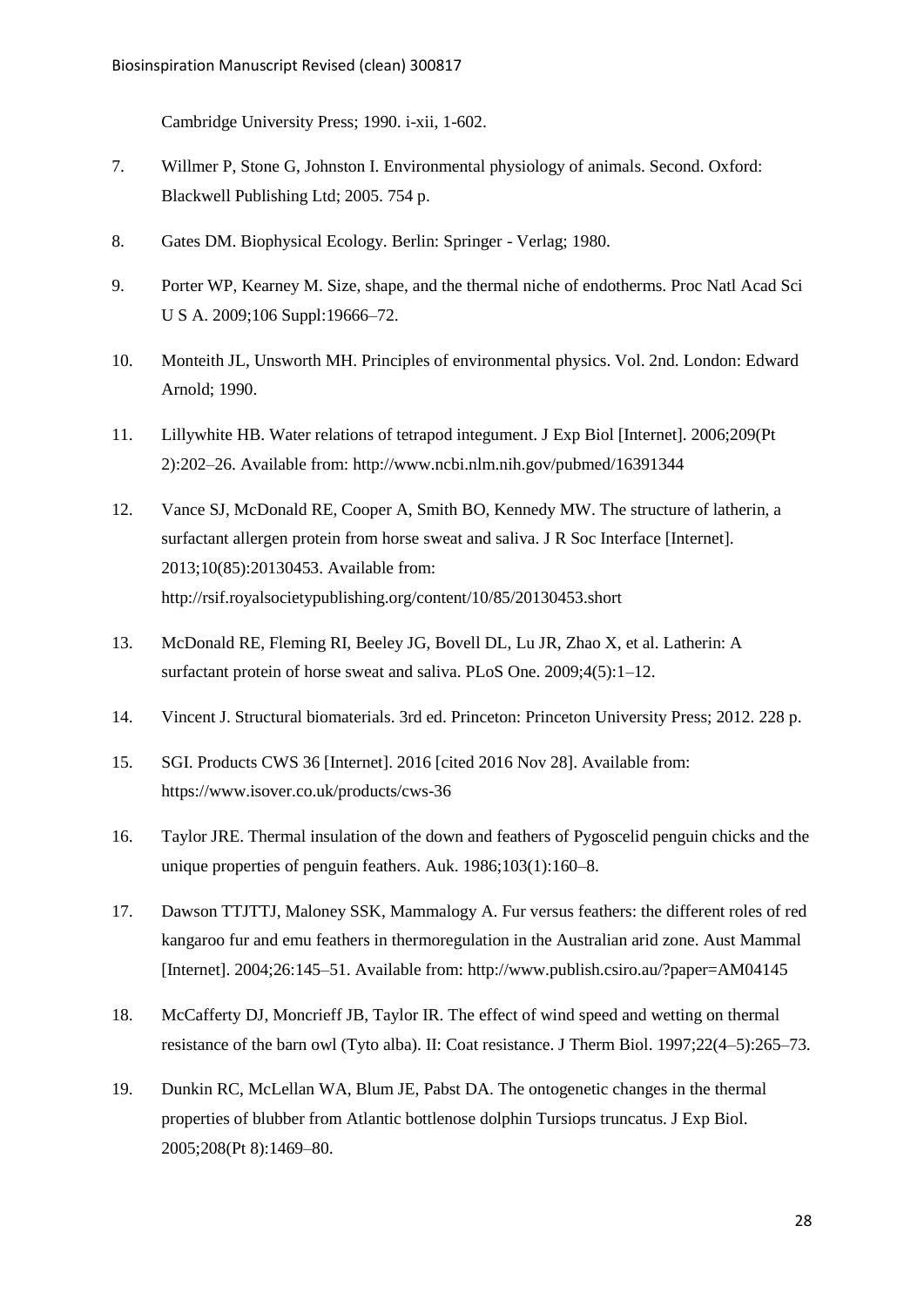- 20. Kvadsheim PH, Folklow LP, Blix AS. A new device for measurement of the thermal conductivity of fur and blubber. J Therm Biol. 1994;19(6):431–5.
- 21. Yahav S, Shinder D, Tanny J, Cohen S. Sensible heat loss: the broiler's paradox. Worlds Poult Sci J. 2005;61(3):419–34.
- 22. Ducharme MB, Tikuisis P. In vivo thermal conductivity of the human forearm tissues. J Appl Physiol [Internet]. 1991 Jun;70(6):2682–90. Available from: http://jap.physiology.org.ezproxy.lib.gla.ac.uk/content/70/6/2682
- 23. Randall D, Burggren W, French K. Eckert animal physiology: mechanisms and adaptations. Eckert animal physiology: mechanisms and adaptations. 1997. xvii + 813 pp.-xvii + 813.
- 24. Pond CM. Fats of life. Cambridge: Cambridge University Press; 1998.
- 25. Pond CM. Morphological aspects and the ecological and mechanical consequences of fat deposition in wild vertebrates. Annu Rev Ecol Syst. 1978;9(49):519–70.
- 26. Pond CM, Ramsay MA. Allometry of the distribution of adipose tissue in Carnivora. Can J Zool [Internet]. 1992 Feb;70(2):342–7. Available from: http://www.nrcresearchpress.com/doi/abs/10.1139/z92-050
- 27. Ponganis PJ. Diving physiology of marine mammals and seabirds. Cambridge: Cambridge University Press; 2015. 346 p.
- 28. Iverson SJ. Blubber. Perrin WF, Wursig B, Thewissen JGM, editors. Encyclopedia of Marine Mammals, 2nd Edition. 2009. 115-120 p.
- 29. Liwanag HEM, Berta A, Costa DP, Budge SM, Williams TM. Morphological and thermal properties of mammalian insulation: The evolutionary transition to blubber in pinnipeds. Biol J Linn Soc. 2012;107:774–87.
- 30. Møller AP. The allometry of number of feathers in birds changes seasonally. Avian Res [Internet]. 2015;6(1):2. Available from: http://avianres.biomedcentral.com/articles/10.1186/s40657-015-0012-3
- 31. Cena K, Clark JA, Spotila JR. Thermoregulation. In: Bereiter-Hahn J, Matoltsy AG, Richards KS, editors. Biology of the Integument 2 Vertebrates. Berlin: Springer-Verlag; 1986. p. 517– 34.
- 32. Dyck J. Winter plumage of the Rock Ptarmigan: structure of the air-filled barbules and function of the white colour. Dansk Ornitol Foren Tidsskr. 1979;73:41–58.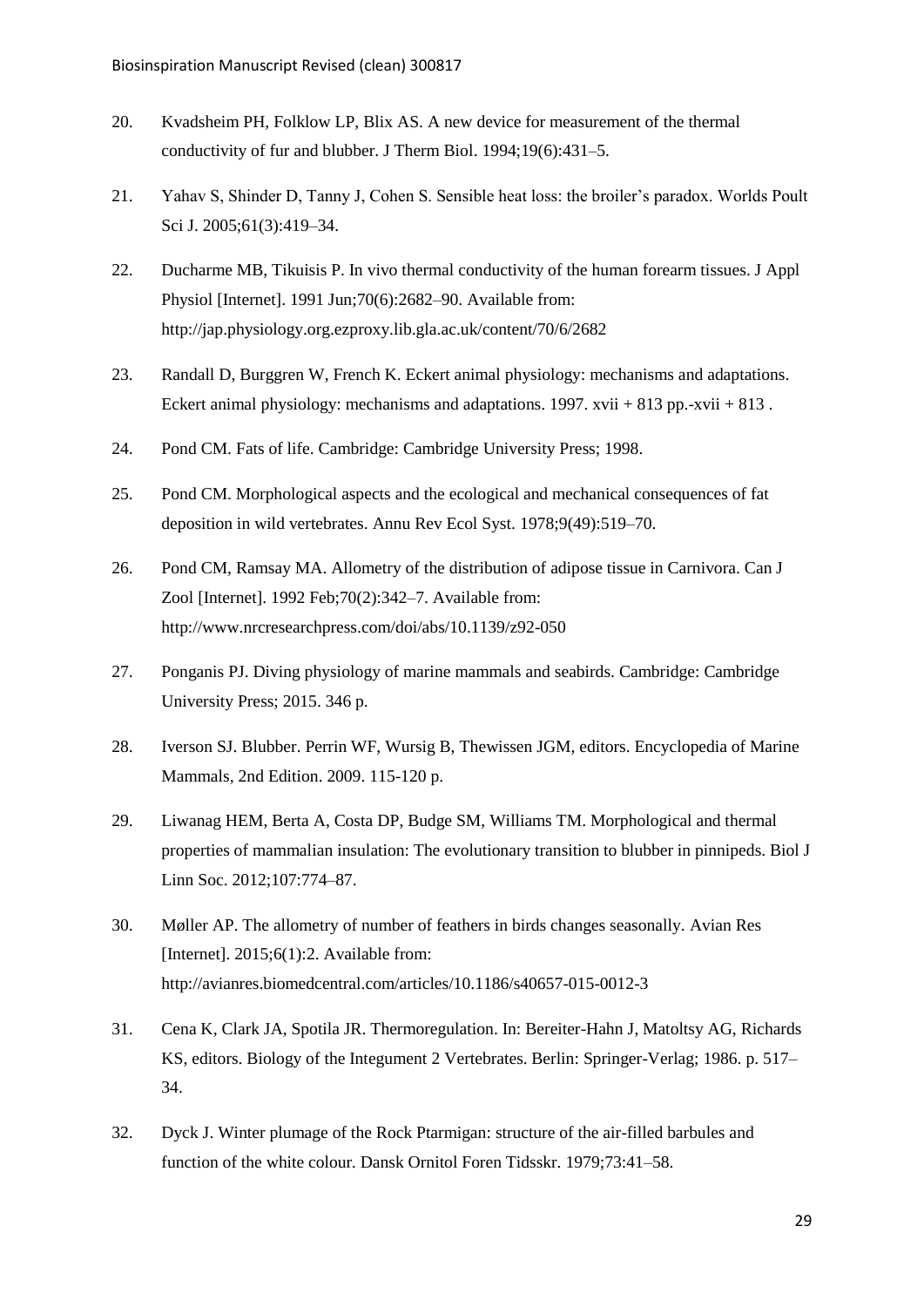- 33. Dawson A. Avian molting. In: Hahn TP, Brazeal KR, Schultz EM, Chmura HE, Cornelius JM, Watts HE, et al., editors. Sturkie's Avian Physiology [Internet]. Sixth Edit. Elsevier; 2015. p. 907–17. Available from: http://www.sciencedirect.com/science/article/pii/B9780124071605000361
- 34. Cherel Y, Charrassin J-B, Handrich Y. Comparison of Body Reserve Buildup in Prefasting Chicks and Adults of King Penguins (Aptenodytes patagonicus). Physiol Zool. 1993;66(5):750–70.
- 35. Cherel Y, Gilles J, Handrich Y, Maho Y Le. Nutrient reserve dynamics and energetics during long-term fasting in the king penguin (Aptenodytes patagonicus). J Zool [Internet]. 1994;234(1):1–12. Available from: http://doi.wiley.com/10.1111/j.1469-7998.1994.tb06052.x
- 36. Le Maho Y, Delclitte P, Chatonnet J. Thermoregulation in fasting emperor penguins under natural conditions. Am J Physiol. 1976;231(3):913–22.
- 37. Williams CL, Hagelin JC, Kooyman GL. Hidden keys to survival: the type, density, pattern and functional role of emperor penguin body feathers. Proc R Soc B Biol Sci [Internet]. 2015 Oct 22 [cited 2016 Jan 19];282(1817):20152033. Available from: http://rspb.royalsocietypublishing.org/content/282/1817/20152033.abstract
- 38. Yochem PK, Stewart BS. Hair and Fur. Perrin WF, Wursig B, Thewissen JGM, editors. Encyclopedia of Marine Mammals, 2nd Edition. 2009. 529-530 p.
- 39. Webb ADR, Porter WP, McClure PA. Development of insulation in juvenile rodents : functional compromise in insulation. 1990;4(2):251–6.
- 40. Gmuca N V., Pearson LE, Burns JM, Liwanag HEM. The fat and the furriest: morphological changes in harp seal fur with ontogeny. Physiol Biochem Zool [Internet]. 2015 Mar;88(2):158–66. Available from: http://www.jstor.org/stable/info/10.1086/680080
- 41. Timisjärvi J, Nieminen M, Sippola a L. The structure and insulation properties of the reindeer fur. Comp Biochem Physiol A Comp Physiol [Internet]. 1984;79(4):601–9. Available from: http://www.ncbi.nlm.nih.gov/pubmed/6150798
- 42. Dawson TJ, Webster KN, Maloney SK. The fur of mammals in exposed environments; do crypsis and thermal needs necessarily conflict? The polar bear and marsupial koala compared. J Comp Physiol B [Internet]. 2014;184:273–84. Available from: http://www.ncbi.nlm.nih.gov/pubmed/24366474
- 43. Myhrvold CL, Stone HA, Bou-Zeid E. What is the use of elephant hair? PLoS One.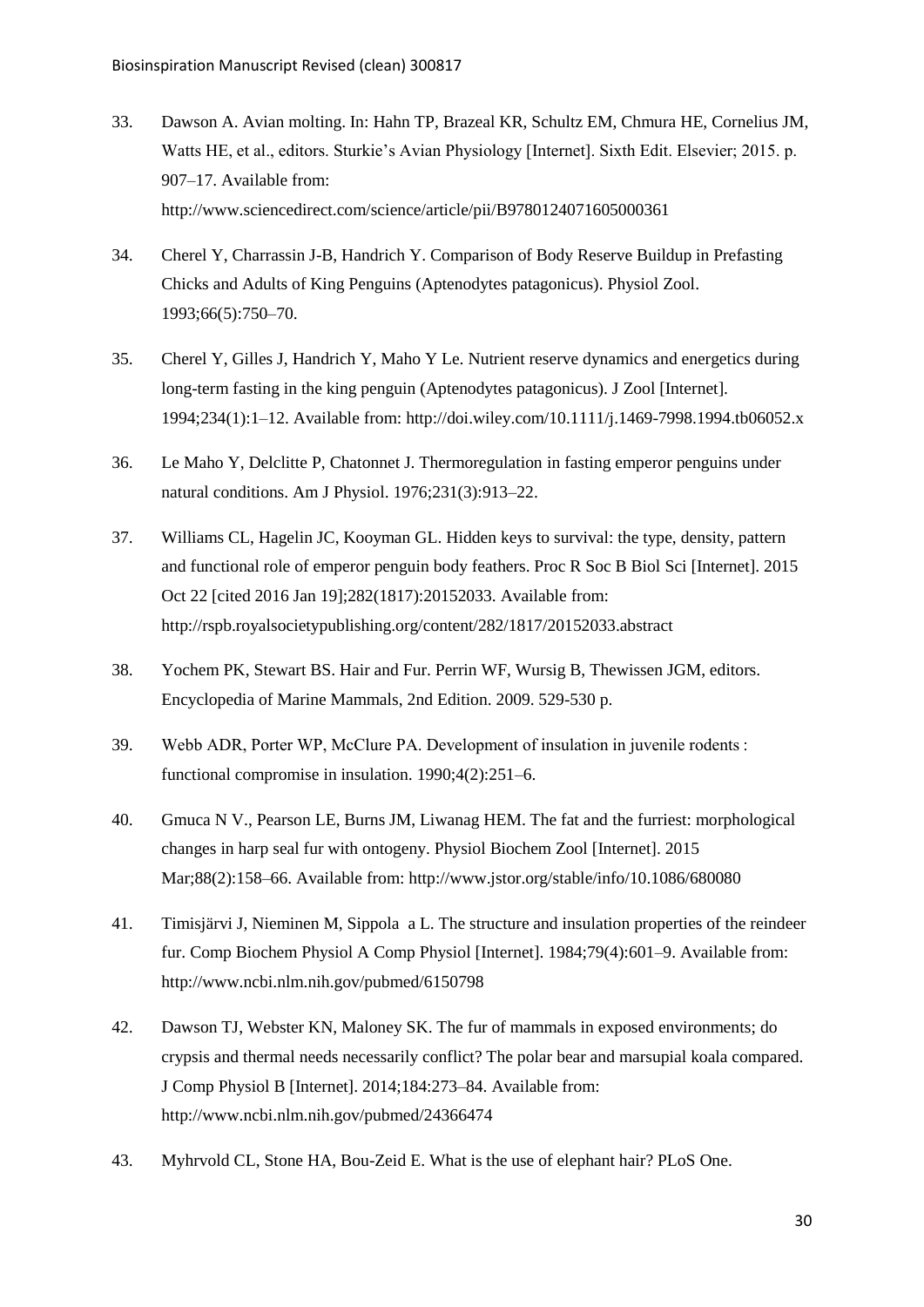2012;7(10):1–6.

- 44. Walsberg GE. Heat flow through avian plumages: The relative importance of conduction, convection, and radiation. J Therm Biol [Internet]. 1988 Apr;13(2):89–92. Available from: http://linkinghub.elsevier.com/retrieve/pii/0306456588900186
- 45. Cena K, Monteith J. . Transfer processes in animal coats. II Conduction and convection. Proc R Soc B-Biological Sci. 1975;188:395–411.
- 46. Cena K, Monteith J. . Transfer processes in animal coats. I Radiative transfer. Proc R Soc B-Biological Sci. 1975;188:377–93.
- 47. McArthur AJ. Air movement and heat loss from sheep. III. Components of insulation in a controlled environment. Proc R Soc Lond B Biol Sci [Internet]. 1980;209(1175):219–37. Available from: http://www.ncbi.nlm.nih.gov/pubmed/6107916
- 48. Lentz CP, Hart JS. The effect of wind and moisture on heat loss through the fur of newborn caribou. Can J Zool. 1960;38(4):679–88.
- 49. Webb DR, King JR. Effects of wetting on thermal insulation of bird and mammal coats. J Therm Biol. 1984;9:189–91.
- 50. Srinivasan S, Chhatre SS, Guardado JO, Park K-C, Parker AR, Rubner MF, et al. Quantification of feather structure, wettability and resistance to liquid penetration. J R Soc Interface [Internet]. 2014 Apr 30;11(96):20140287–20140287. Available from: http://rsif.royalsocietypublishing.org/cgi/doi/10.1098/rsif.2014.0287
- 51. Bereiter-Hahn J, Matoltsy AG, Richards KS. Biology of the Integument 2 Vertebrates. Bereiter-Hahn J, Matoltsy AG, Richards KS, editors. Berlin: Springer - Verlag; 1986. 855 p.
- 52. Wang S, Yang Z, Gong G, Wang J, Wu J, Yang S, et al. Icephobicity of penguins Spheniscus Humboldti and an artificial replica of penguin feather with air-infused hierarchical rough structures. J Phys Chem C [Internet]. 2016 Jul 28;120(29):15923–9. Available from: http://pubs.acs.org/doi/abs/10.1021/acs.jpcc.5b12298
- 53. Weisel JW, Nagaswami C, Peterson RO. River otter hair structure facilitates interlocking to impede penetration of water and allow trapping of air. Can J Zool. 2005;83:649–55.
- 54. Grémillet D, Chauvin C, Wilson RP, Le Maho Y, Wanless S. Unusual feather structure allows partial plumage wettability in diving great cormorants Phalacrocorax carbo. J Avian Biol [Internet]. 2005 Jan;36(1):57–63. Available from: http://doi.wiley.com/10.1111/j.0908- 8857.2005.03331.x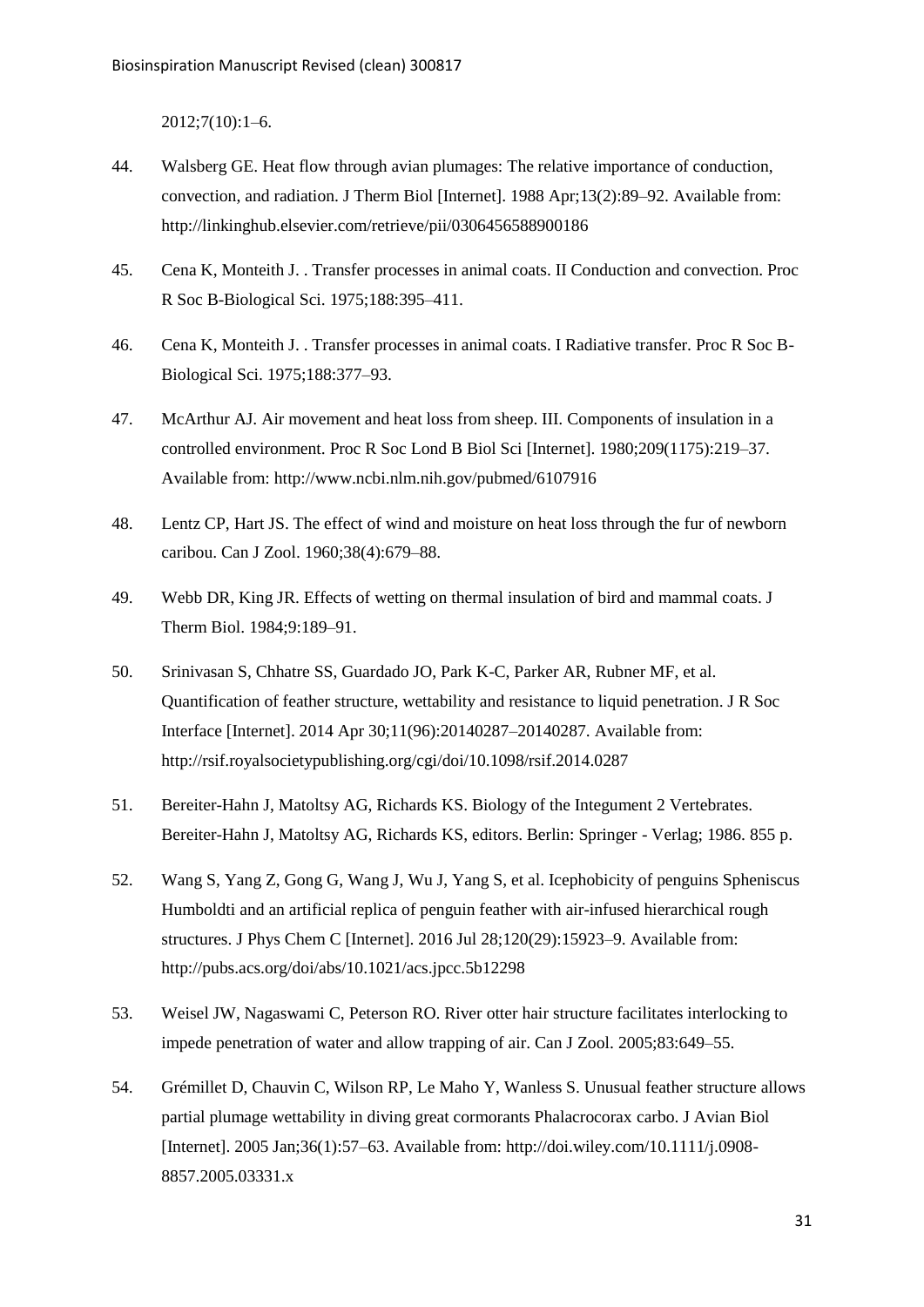- 55. Gatenby R., Monteith J. ., Clark JA. Temperature and humidity gradients in a sheep's fleece. II. The energetic significance of transients. 1983;29:83–101.
- 56. Chaplin G, Jablonski NG, Sussman RW, Kelley EA. The role of piloerection in primate thermoregulation. Folia Primatol. 2014;85(1):1–17.
- 57. Walsberg GE, Campbell GS, King JR. Animal coat color and radiative heat gain a reevaluation. J Comp Physiol. 1978;126(3):211–22.
- 58. Mortensen A, Blix AS. Seasonal Changes in Resting Metabolic Rate and Mass-Specific Conductance in Svalbard Ptarmigan, Norwegian Rock Ptarmigan and Norwegian Willow Ptarmigan. Ornis Scand. 1986;17(1):8–13.
- 59. Maurel D, Coutant C, Boissin Agasse L, Boissin J. Seasonal moulting patterns in three fur bearing mammals: the European badger (Meles meles L.), the red fox (Vulpes vulpes L.), and the mink (Mustela vison). A morphological and histological study. Can J Zool. 1986;64:1757– 64.
- 60. Boyd IL, Arnbom T, Fedak M. Water flux, body composition and metabolic rate during molt in female southern elephant seals (Mirounga leonina). Physiol Zool. 1993;66:43–60.
- 61. Underwood LS, Reynolds P. Photoperiod and fur lengths in the arctic fox (Alopex lagopus L.). Int J Biometeorol. 1980;24(1):39–48.
- 62. Gray DR. Behavioural Adaptations to Arctic Winter : Shelter Seeking by Arctic Hare (Lepus arcticus). Arctic. 1993;46(4):340–53.
- 63. Boyles JG, Bakken GS. Seasonal changes and wind dependence of thermal conductance in dorsal fur from two small mammal species (Peromyscus leucopus and Microtus pennsylvanicus). J Therm Biol. 2007;32(7–8):383–7.
- 64. Walsberg GE. Thermal effects of seasonal coat change in three subarctic mammals. J Therm Biol. 1991;16(5):291–6.
- 65. Piersma T, Cadée N, Daan S. Seasonality in basal metabolic rate and thermal conductance in a long-distance migrant shorebird, the knot (Calidris canutus). J Comp Physiol B [Internet]. 1995 Apr;165(1):37–45. Available from: http://link.springer.com/10.1007/BF00264684
- 66. Wolf BO, Walsberg GE. The role of the plumage in heat transfer processes of birds. Am Zool [Internet]. 2000 Aug 1;40(4):575–84. Available from: http://az.oxfordjournals.org/lookup/doi/10.1093/icb/40.4.575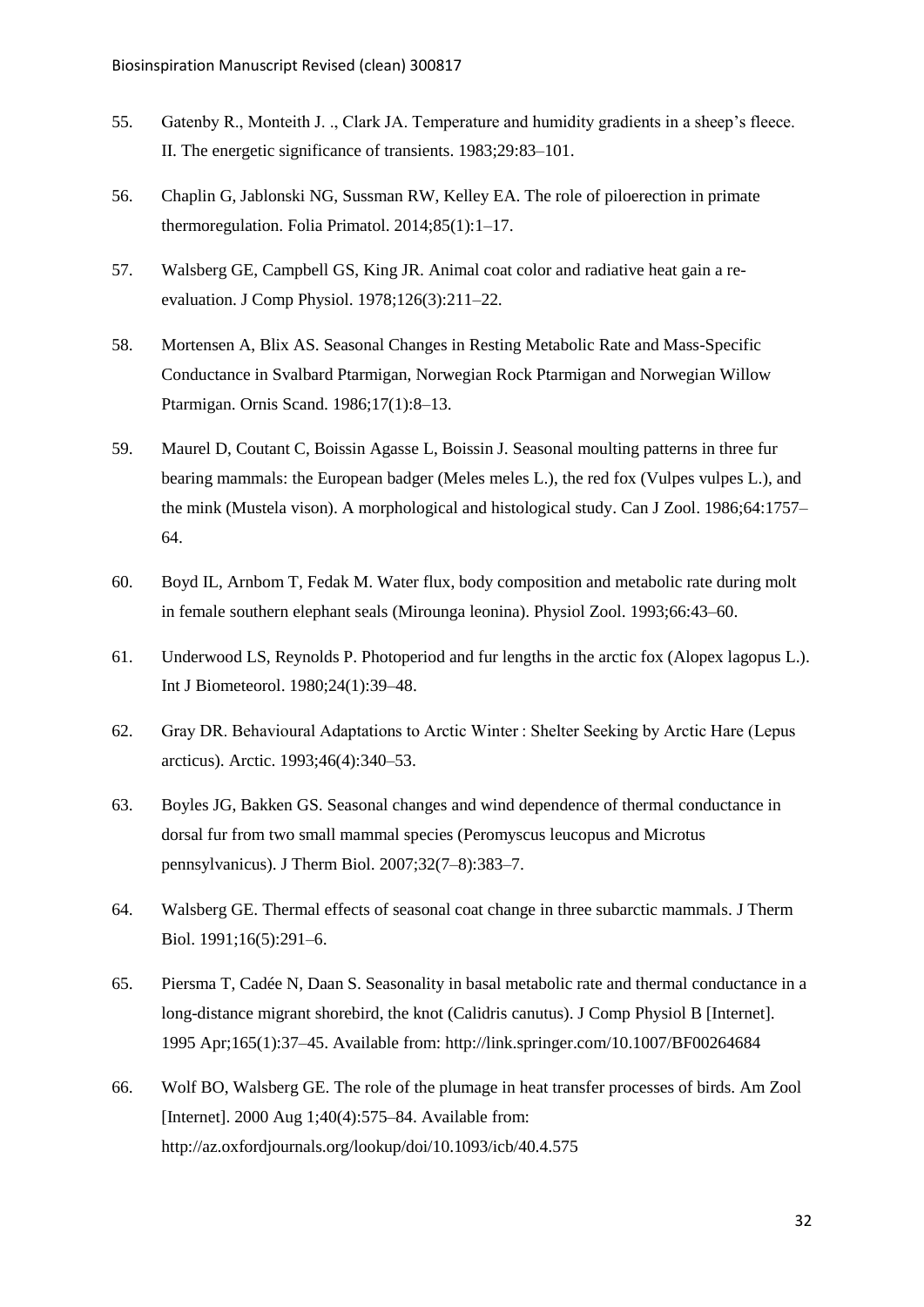- 67. Walsberg GE. Coat Color and Solar Heat Gain in Animals. Bioscience [Internet]. 1983;33(2):88–91. Available from: http://www.jstor.org/discover/10.2307/1309169%5Cnhttp://bioscience.oxfordjournals.org/cgi/ doi/10.2307/1309169
- 68. Grojean RE, Sousa J a, Henry MC. Utilization of solar radiation by polar animals: an optical model for pelts. Appl Opt [Internet]. 1980;19(3):339–46. Available from: http://www.ncbi.nlm.nih.gov/pubmed/20332855
- 69. Bohren CF, Sardie JM. Utilization of solar radiation by polar animals: an optical model for pelts; an alternative explanation. Appl Opt. 1981;20(11).
- 70. Simonis P, Rattal M, Oualim EM, Mouhse A, Vigneron J-P. Radiative contribution to thermal conductance in animal furs and other woolly insulators. Opt Express [Internet]. 2014 Jan 27;22(2):1940. Available from: https://www.osapublishing.org/oe/abstract.cfm?uri=oe-22-2- 1940
- 71. Fan M, Stuart-Fox D, Cadena V. Cyclic colour change in the bearded dragon Pogona vitticeps under different photoperiods. PLoS One. 2014;9(10).
- 72. Tattersall GJ, Eterovick PC, de Andrade D V. Tribute to R. G. Boutilier: skin colour and body temperature changes in basking Bokermannohyla alvarengai (Bokermann 1956). J Exp Biol. 2006;209(Pt 7):1185–96.
- 73. Centeno FC, Antoniazzi MM, Andrade D V., Kodama RT, Sciani JM, Pimenta DC, et al. Anuran skin and basking behavior: The case of the treefrog Bokermannohyla alvarengai (Bokermann, 1956). J Morphol. 2015;276(10):1172–82.
- 74. Erdsack N, Dehnhardt G, Hanke W. Coping with heat: function of the natal coat of cape fur seal (Arctocephalus Pusillus Pusillus) pups in maintaining core body temperature. PLoS One [Internet]. 2013;8(8):e72081. Available from: http://www.pubmedcentral.nih.gov/articlerender.fcgi?artid=3738500&tool=pmcentrez&render type=abstract
- 75. Larison B, Harrigan RJ, Thomassen HA, Rubenstein DI, Chan-Golston AM, Li E, et al. How the zebra got its stripes: a problem with too many solutions. R Soc Open Sci [Internet]. 2015;2(1):140452–140452. Available from: http://rsos.royalsocietypublishing.org/content/2/1/140452.abstract
- 76. Caro T, Izzo A, Reiner RC, Walker H, Stankowich T. The function of zebra stripes. Nat Commun [Internet]. 2014 Apr 1;5:3535. Available from: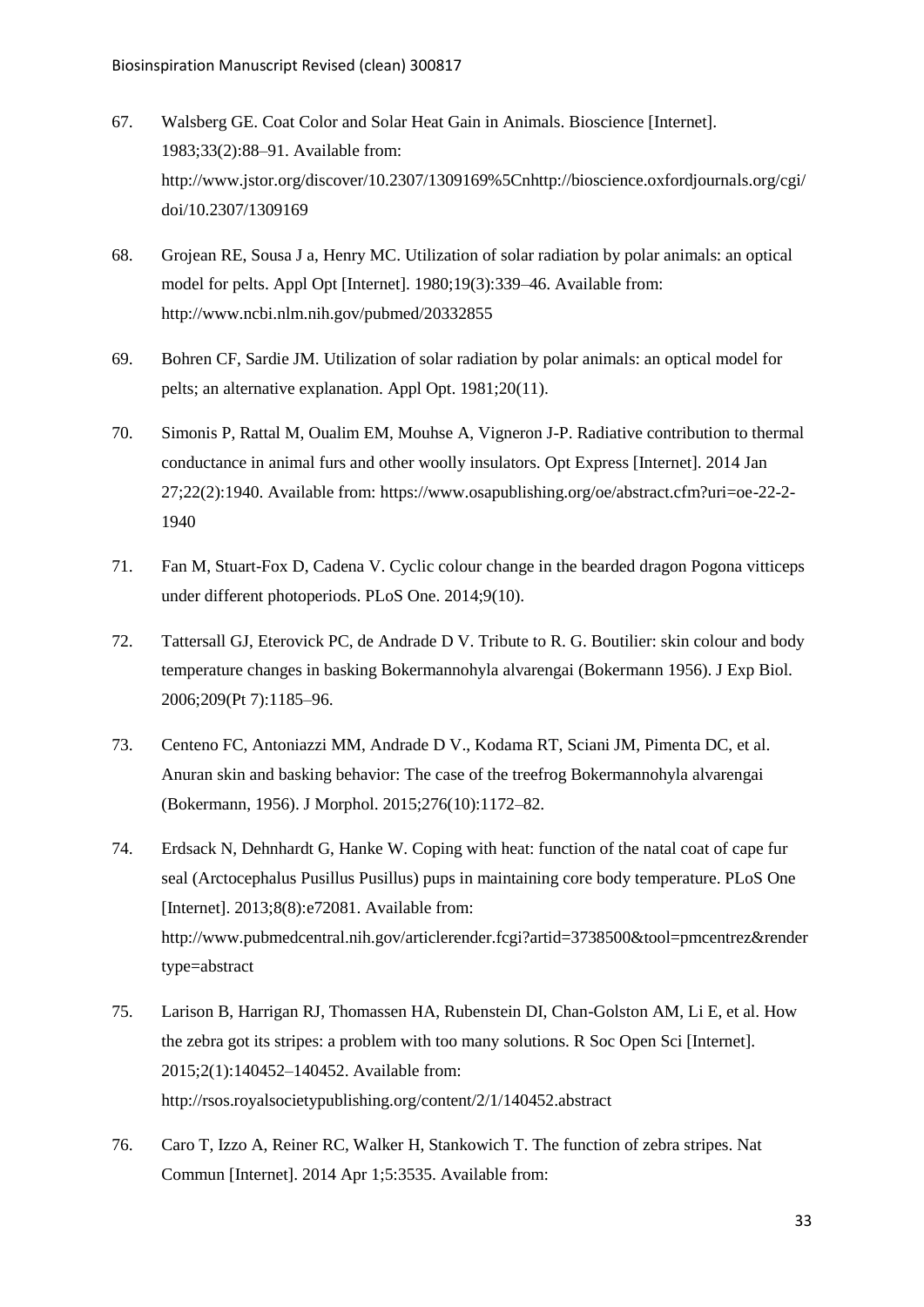http://www.ncbi.nlm.nih.gov/pubmed/24691390

- 77. Clarke A, Portner H-O. Temperature, metabolic power and the evolution of endothermy. Biol Rev. 2010;85(4):703–27.
- 78. Grigg GC, Beard LA, Augee ML (2004). The evolution of endothermy and its diversity in mammals and birds. Physiol Biochem Zool. 2004;77:982–997.
- 79. McCafferty DJ, S G, A N. Challeneges of measuring body temperatures of free-ranging birds and mammals. Anim Biotelemetry. 2015;3:33-.
- 80. ASHRAE. Standard 55-2013, Thermal environmental conditions for human occupancy (ANSI approved) and user's manual set. 201AD.
- 81. Fanger P. Thermal comfort. Copenhagen: Danish Technical Press; 1970.
- 82. Brager GS, de Dear RJ. Thermal adaptation in the built environment: a literature review. Energy Build [Internet]. 1998 Feb;27(1):83–96. Available from: http://linkinghub.elsevier.com/retrieve/pii/S0378778897000534
- 83. Terrien J, Perret M, Aujard F. Behavioral thermoregulation in mammals: a review. Front Biosci [Internet]. 2011;16(JANUARY 2011):1428–44. Available from: http://www.ncbi.nlm.nih.gov/pubmed/21196240
- 84. Curtis SE. Perception of thermal comfort by farm animals. In: Baxter SH, Baxter MR, MacCormack JAD, editors. Farm Animal Housing and Welfare. p. 59–66.
- 85. Bakken GS, Angilletta MJ. How to avoid errors when quantifying thermal environments. Funct Ecol. 2014;28(1):96–107.
- 86. Hensel H. Thermoreception and temperature regulation. Monographs. London: Academic Press; 1981. 321 p.
- 87. Jessen C. Temperature regulation in humans and other mammals. Temperature regulation in humans and other mammals. 2001. i-x, 1-193.
- 88. Romanovsky AA. Skin temperature: Its role in thermoregulation. Acta Physiol. 2014;210(3):498–507.
- 89. Irving L. Physiological insulation of swine as bare-skinned mammals. J Appl Physiol. 1956;9:414–20.
- 90. Webster A. The establishment of thermal equilibrium in sheep exposed to cold environments.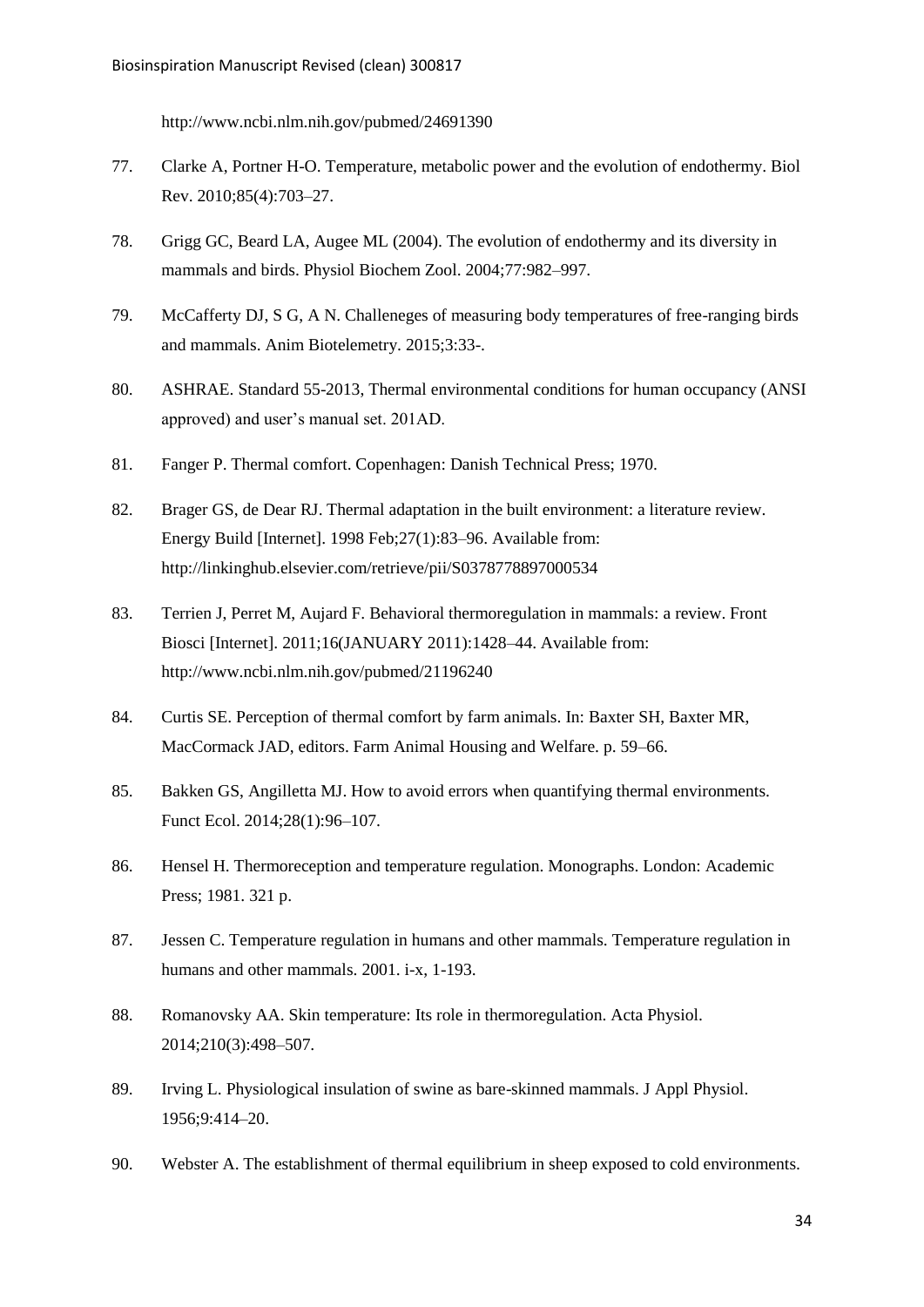Res Vet Sci. 1966;7:454–65.

- 91. Nadel ER, Mitchell JW, Stolwijk JA. Differential thermal sensitivity in the human skin. Pflugers Arch [Internet]. 1973;340:71–6. Available from: http://www.ncbi.nlm.nih.gov/pubmed/4735965
- 92. Blix AS. Adaptations to polar life in mammals and birds. J Exp Biol [Internet]. 2016 Apr 15;219(8):1093–105. Available from: http://jeb.biologists.org/cgi/doi/10.1242/jeb.120477
- 93. Fuller A, Maloney SK, Mitchell G, Mitchell D. The eland and the oryx revisited: body and brain temperatures of free-living animals. Morris S, Vosloo A, editors. Int Congr Ser [Internet]. 2004 Dec;1275:275–82. Available from: http://linkinghub.elsevier.com/retrieve/pii/S053151310401533X
- 94. Weissenböck NM, Weiss CM, Schwammer HM, Kratochvil H. Thermal windows on the body surface of African elephants (Loxodonta africana) studied by infrared thermography. J Therm Biol. 2010;35(4):182–8.
- 95. Mauck B, Bilgmann K, Jones DD, Eysel U, Dehnhardt G. Thermal windows on the trunk of hauled-out seals: hot spots for thermregulatory evaporation? J Exp Biol. 2003;206:1727–38.
- 96. Angilletta MJ. Thermal Adaptation: A Theoretical and Empirical Synthesis. Oxford: Oxford University Press; 2009. 302 p.
- 97. Folkow LP, Blix AS. Nasal heat and water exchange in gray seals. Am J Physiol. 1987;253:R883–9.
- 98. Folkow LP, Blix AS, Eide TJ. Anatomical and functional aspects of the nasal mucosal and ophthalmic retia of phocid seals. J Zool. 1988;216:417–36.
- 99. Fietz J, Schmid J, Speakman JR. Seasonal variations in energy turnover and body temperature in free-living edible dormice, Glis glis. In: Ruf T, Bieber C, Arnold W, Millesi E, editors. Living in a seasonal world. Berlin, Heidelberg: Springer Berlin Heidelberg; 2012. p. 481–91.
- 100. Turbill C, Ruf T, Mang T, Arnold W. Regulation of heart rate and rumen temperature in red deer: effects of season and food intake. J Exp Biol. 2011;214(Pt 6):963–70.
- 101. Arnold W, Ruf T, Reimoser S, Tataruch F, Onderscheka K, Schober F. Nocturnal hypometabolism as an overwintering strategy of red deer (Cervus elaphus). Am J Physiol Regul Integr Comp Physiol. 2004;286(1):R174–81.
- 102. Ruf T, Geiser F. Daily torpor and hibernation in birds and mammals. Biol Rev.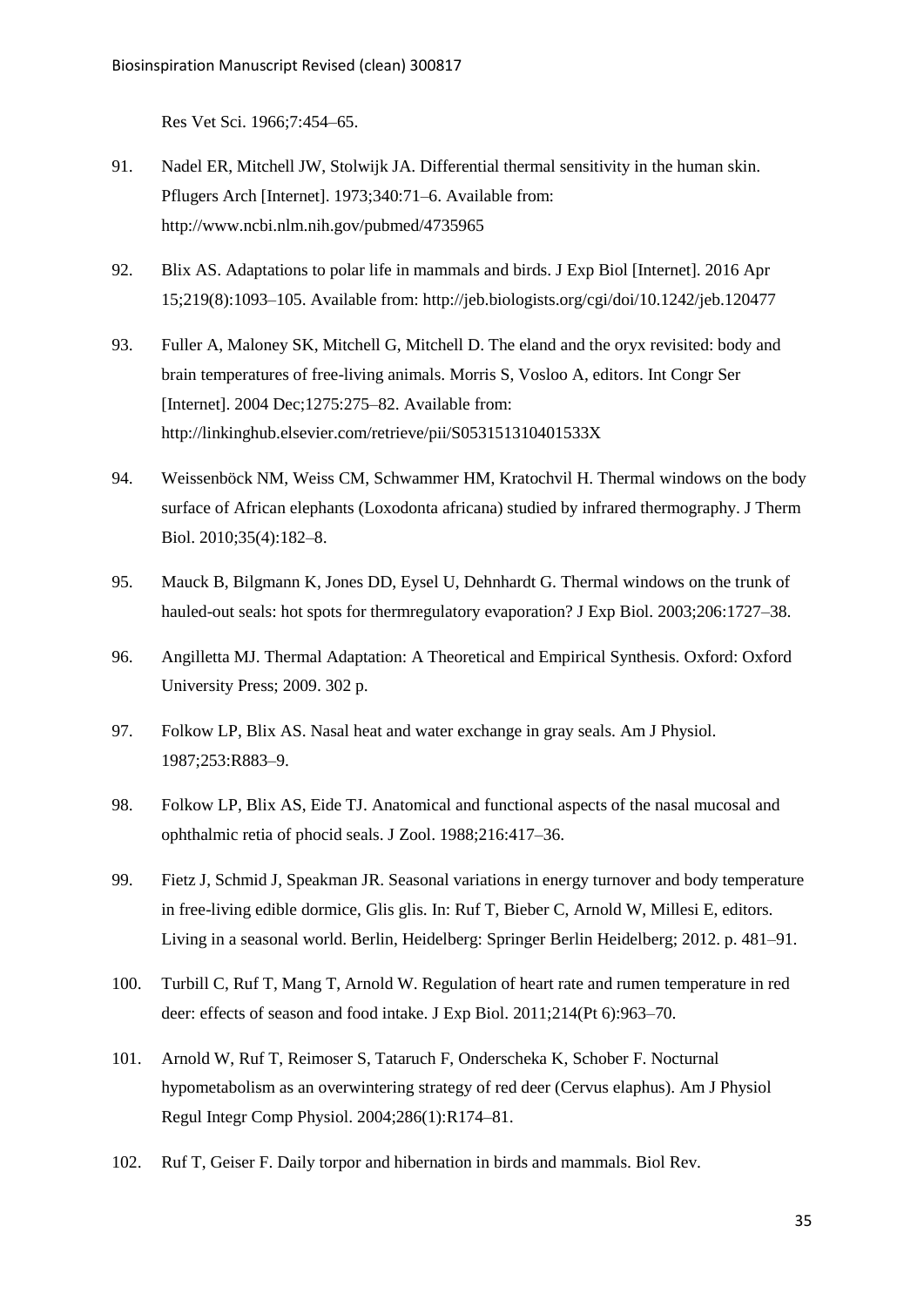2015;90(3):891–926.

- 103. Canale CI, Perret M, Théry M, Henry P-Y. Physiological flexibility and acclimation to food shortage in a heterothermic primate. J Exp Biol. 2011;214:551–560.
- 104. McCafferty DJ, Gallon S, Nord A. Challenges of measuring body temperatures of free-ranging birds and mammals. Anim Biotelemetry [Internet]. BioMed Central; 2015 Dec 30;3(1):33. Available from: http://www.animalbiotelemetry.com/content/3/1/33
- 105. Nord A, Nilsson JF, Sandell MI, Nilsson JA. Patterns and dynamics of rest-phase hypothermia in wild and captive blue tits during winter. JComp Physiol B [Internet]. 2009;179(6):737–45. Available from: http://www.ncbi.nlm.nih.gov/pubmed/19352685
- 106. Bouâouda H, Achâaban MR, Ouassat M, Oukassou M, Piro M, Challet E, et al. Daily regulation of body temperature rhythm in the camel (Camelus dromedarius) exposed to experimental desert conditions. Physiol Rep [Internet]. 2014;2(9):1–16. Available from: http://www.ncbi.nlm.nih.gov/pubmed/25263204
- 107. Vuarin P, Dammhahn M, Henry PY. Individual flexibility in energy saving: Body size and condition constrain torpor use. Funct Ecol. 2013;27(3):793–9.
- 108. Fristoe TS, Burger JR, Balk M a., Khaliq I, Hof C, Brown JH. Metabolic heat production and thermal conductance are mass-independent adaptations to thermal environment in birds and mammals. Proc Natl Acad Sci [Internet]. 2015;112(52):15934–9. Available from: http://www.pnas.org/lookup/doi/10.1073/pnas.1521662112
- 109. Gilbert C, McCafferty D, Le Maho Y, Martrette JM, Giroud S, Blanc S, et al. One for all and all for one: The energetic benefits of huddling in endotherms. Biol Rev. 2010;85(3):545–69.
- 110. Hansell MH. Animal architecture. Oxford: Oxford University Press; 2005.
- 111. Korb J. Thermoregulation and ventilation of termite mounds. Naturwissenschaften. 2003;90(5):212–9.
- 112. Schmidt AM, Jacklyn P, Korb J. "Magnetic" termite mounds: Is their unique shape an adaptation to facilitate gas exchange and improve food storage? Insectes Soc. 2014;61(1):41– 9.
- 113. King H, Ocko S, Mahadevan L. Termite mounds harness diurnal temperature oscillations for ventilation. Proc Natl Acad Sci U S A [Internet]. 2015;112(37):11589–93. Available from: http://www.pnas.org/lookup/doi/10.1073/pnas.1423242112